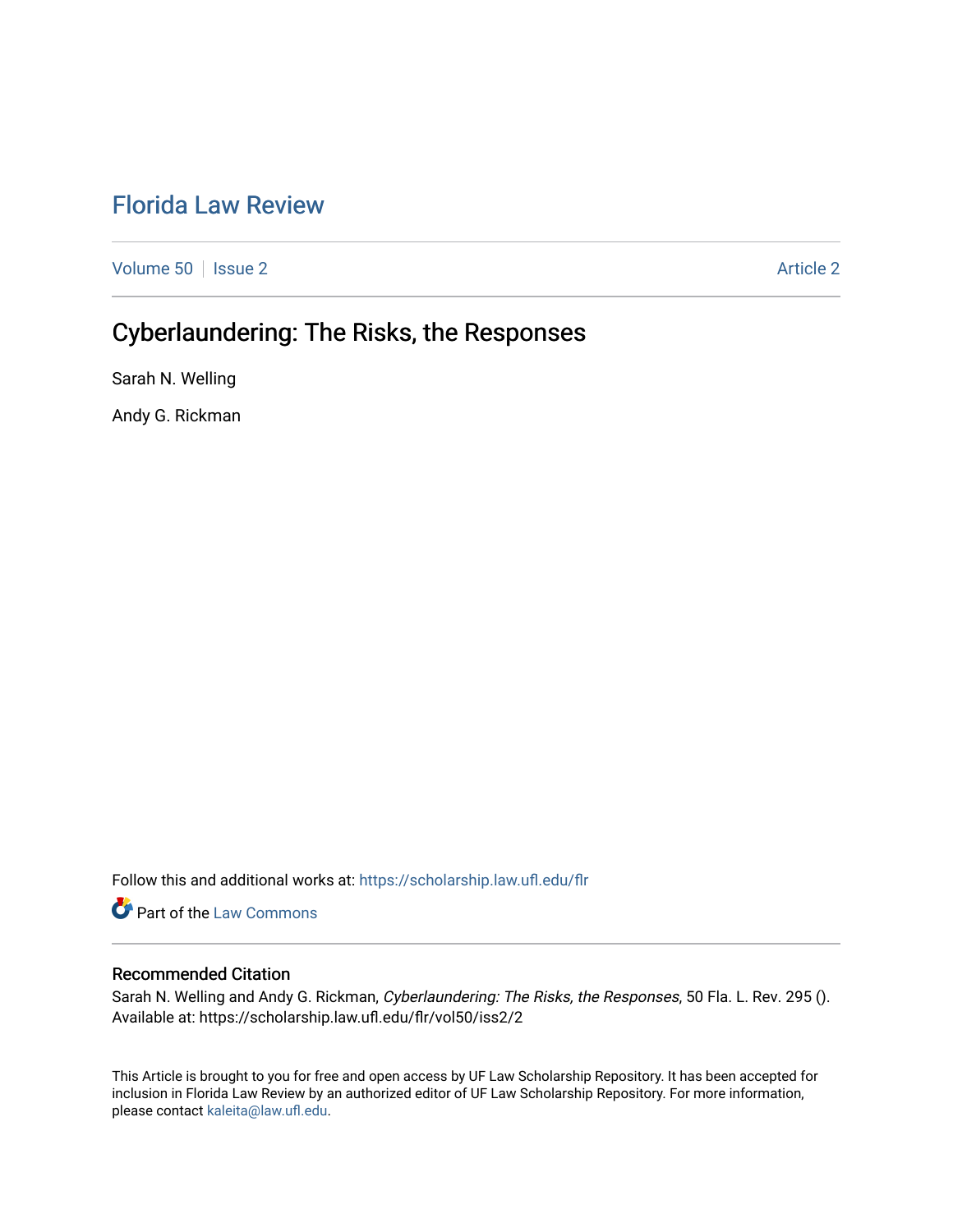# CYBERLAUNDERING: THE RISKS, THE **RESPONSES**

# *Sarah N. Welling*<sup>\*</sup> *Andy G. Rickman'*

| I.  | OVERVIEW OF ELECTRONIC CASH 297<br>Stored Value Cards 302<br>А.<br>2.<br>В.<br>Personal Computers 305<br>C.<br>$Hybrid$ Systems $\ldots \ldots \ldots \ldots \ldots \ldots \ldots \ldots \ldots 305$                                                                                                                                    |
|-----|-----------------------------------------------------------------------------------------------------------------------------------------------------------------------------------------------------------------------------------------------------------------------------------------------------------------------------------------|
| П.  | A BRIEF LOOK AT ELECTRONIC CASH SYSTEMS<br>WORLDWIDE                                                                                                                                                                                                                                                                                    |
| MT. | "CYBERLAUNDERING" 310                                                                                                                                                                                                                                                                                                                   |
| IV. | CYBERLAUNDERING HYPOTHETICALS  313                                                                                                                                                                                                                                                                                                      |
| V.  | THE GOVERNMENT'S RESPONSE TO CYBERLAUNDERING 316<br>Competing Interests 316<br>A.<br>В.<br>The Audit Trail $\ldots \ldots \ldots \ldots \ldots \ldots \ldots \ldots 318$<br>Creating the Trail: Information Chokepoints 320<br>Reading the Trail: Cryptography  321<br>2.<br>Following the Trail: International Cooperation . 324<br>3. |
|     | CONCLUSION                                                                                                                                                                                                                                                                                                                              |

**\*** Professor Welling is the Wendell H. Ford Professor of Law at the University of Kentucky. B.A., 1974, University of Wisconsin; J.D., 1978, University of Kentucky.

\*\* Mr. Rickman is a law clerk for the Honorable Joseph M. Hood, United States District Court for the Eastern District of Kentucky. In 1999-2000, Mr. Rickman will be clerking for Judge Ronald Lee Gilman, U.S. Court of Appeals for the Sixth Circuit.

Mr. Rickman attended money laundering exercises sponsored by RAND and FinCEN at the RAND Corp. in Washington, D.C. on April 17, 1997.

This article grows out of Professor Welling's experience as a group leader at the money laundering operational exercise at the RAND Corp. in June 1997. Professor Welling thanks the Financial Crimes Enforcement Network (FinCEN) and RAND for inviting her to participate in the exercise. The exercises are described in Ann Davis, Concerns Rise on Laundering Money On-Line, WALL **ST.** J., Mar. 17, 1997, *available in* 1997 WL-WSJ 2413155.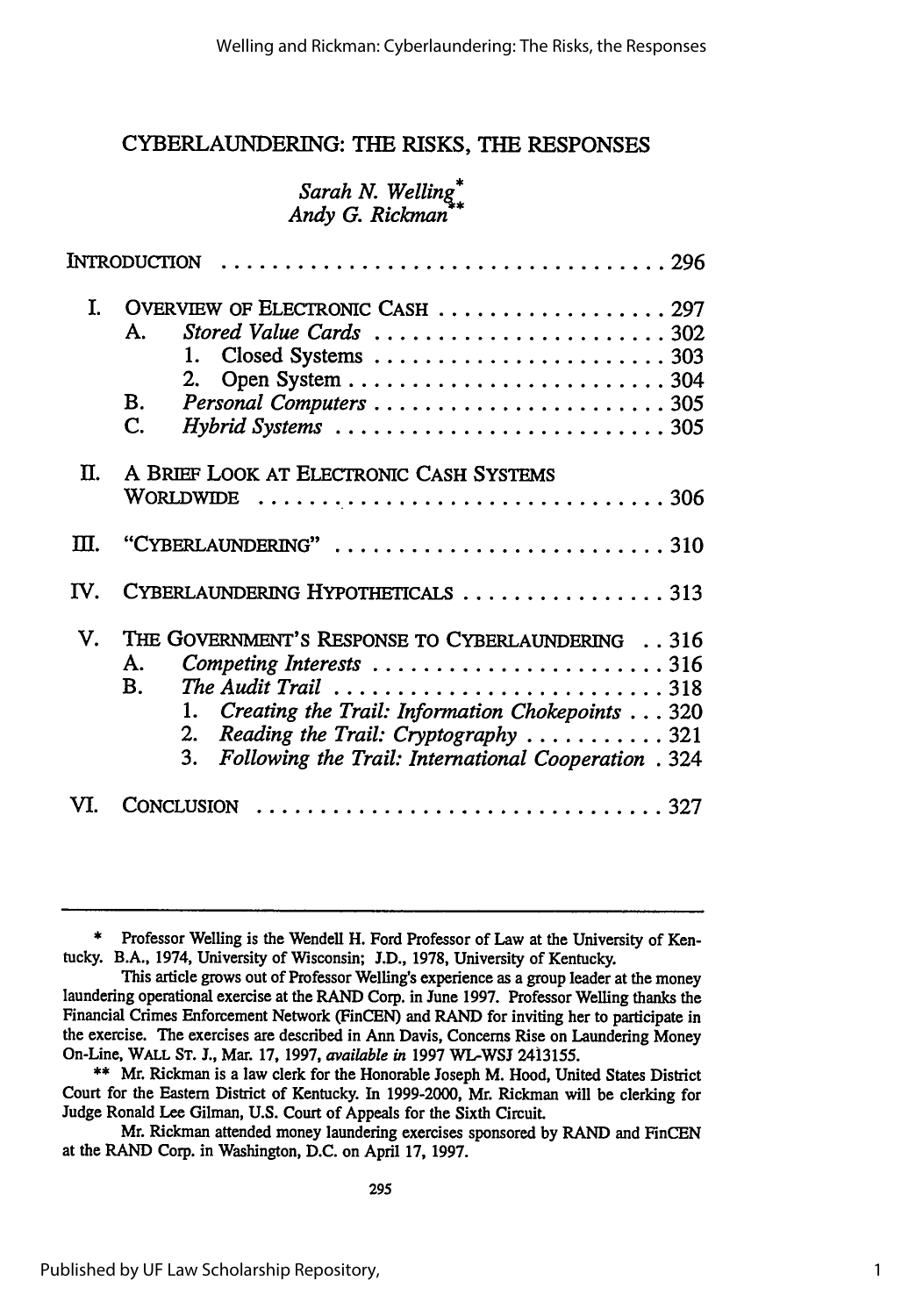**(Vol. so**

Technology permits us wonderful new opportunities, but it can also be misused just as creatively to threaten public safety and national security. The public is beginning to understand that information technology, like other human creations is not an unqualified good.... I consider hightech crime to be one of the most serious issues that I face in the Department and one of those that demands much of my attention.

Janet Reno<sup>1</sup>

# **INTRODUCTION**

In the year 2003, Lucky Marciano, head of the Marcianocrime organization, sits at home in front of his personal computer. Lucky is laundering millions of illegally earned profits through the Internet with electronic cash.<sup>2</sup> Several months earlier, police raided the house of Joey Golliti, who runs Lucky's drug operations. They found two kilos of cocaine and \$5 million of electronic cash stored on Joey's computer.<sup>3</sup>

In 2004, Lucky's money laundering operation takes another hit. Police arrest six of Lucky's people for trafficking and discover several hundred large denomination "smart cards" in their luggage.<sup>4</sup> These are forfeited. On the other hand, Lucky has been successful laundering money via cellular telephones. Lucky calls his accomplices in Europe and swipes his smart card across the cell phone, instantly sending electronic cash to Europe.<sup>5</sup>

In 2005, Lucky's drug sales via electronic cash increase 250% because welfare recipients start using their government-issued smart cards to buy drugs.

With advances in electronic commerce, this hypothetical could be reality soon. This Article discusses the potential use of electronic cash

<sup>1.</sup> Janet Reno, United States Attorney General, Law Enforcement in Cyberspace, an Address presented to the Commonwealth Club of California (June 14, 1996) (on file with author) [hereinafter Reno Address].

<sup>2.</sup> For some of the ideas and hypotheticals in this Article, the authors thank RAND Corporation and the Financial Crimes Enforcement Network (FinCEN), an office in the Treasury Department, for inviting us to participate in their simulation and operational exercises in Washington, D.C. We cite the conference as *Cyberpayment Systems Exercise* (Apr. 17, 1997), which refers to the discussions and informational sessions that we attended. We also cite the conference workbook as *Cyberpayment Systems Exercise Workbook.* The workbook is on file with the authors.

*<sup>3.</sup> See Cyberpayment Systems Exercise Workbook, supra* note 2, at E-3.

*<sup>4.</sup> See id.*

*<sup>5.</sup> See id.; Cyberpayment Systems Exercise, supra* note 2 (discussing cell-phone technology and the phones' interoperability with electronic payment systems).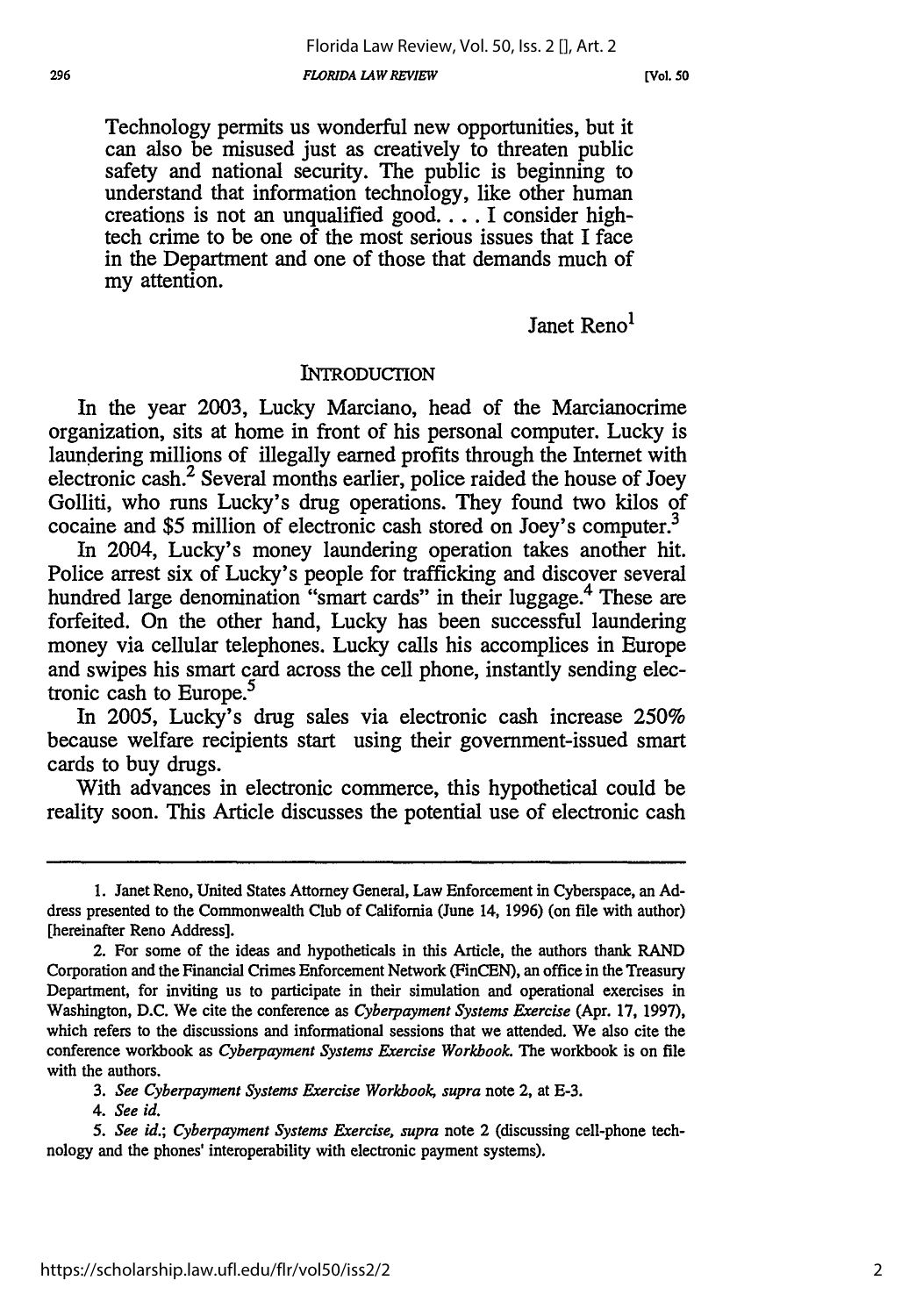297

for money laundering and possible government responses to the problem. Parts **I** and **II** provide an overview of electronic cash. Part **I** explores the effects that electronic cash can have on money laundering. Part IV explains through a series of hypotheticals how "cyberlaundering" can occur. Part V analyzes the federal government's response to the threat of money laundering with electronic cash. Part VI concludes the Article with suggestions.

## I. **OVERVIEW OF** ELECTRONIC **CASH**

In the late 1960s, the United States Department of Defense formed what we now call the Internet.<sup>6</sup> The Internet is an infrastructure composed of thousands of computer networks linked together through common routers.<sup>7</sup> An estimated forty million people are linked to the Internet worldwide, and that number is growing rapidly.<sup>8</sup> With a connection to the Internet, people can buy and sell goods and services. Projections for electronic commerce on the Internet in the year 2000 indicate it will be approximately \$255 billion in the United States. 9 The

Two sets of frequently seen initials on the Internet, WWW and html, developed as fol**lows:**

The World Wide Web (WWW), developed at **CERN** (the European nuclear research center), is a system of cross-linked hypertext databases that are distributed widely across the Net. Documents in the Web are prepared in the Hypertext Markup Language (html), which is an sgml-compliant document **type** that supports non-textual data.

#### Dyson, *supra* note **6.**

*9. See* Diane Francis, *Banks Might Be the Casualties in Move to Electronic Money, FIN.* POST, Feb. **11,** 1997, *available in* 1997 WL 4087183; *Exploring the World of Cyberpayments, supra* note 7, app. II, at 2 (noting that a conservative projection for Internet commerce is \$10 billion).

*<sup>6.</sup> See* Peter **E.** Dyson, *The Seybold Report on Desktop Publishing,* Apr. 4, 1994, *available in* 1994 WL 13596797.

*<sup>7.</sup> See id.; see also* Financial Crimes Enforcement Network, U.S. Dep't of the Treasury, *Exploring the World of Cyberpayments: An Introductory Survey* app. 1 (1995) [hereinafter *Exploring the World of Cyberpayments]* ("Security Section").

*<sup>8.</sup> See* Ted Bridis, *Internet Traffic Is Doubling Every 100 Days,* **LEXINGTON HERALD LEADER,** April **16, 1998,** at **D2;** *Exploring the World of Cyberpayments, supra* note **7,** app. **II,** at **1.** The Internet has more people than 49 American states and **7** of the European Union's 12 members. *See Net Profits,* **THE ECONOMIST,** July 9, 1994, *available in* 1994 WL 12754212; *International Body Addresses New Issues in Laundering,* **REPORT ON SMART** CARDS, Mar. 17, 1997, *available in* 1997 WL 8987484 ("there are an estimated 12.8 million host locations and 61.9 million users who generate more than a billion e-mail messages per month").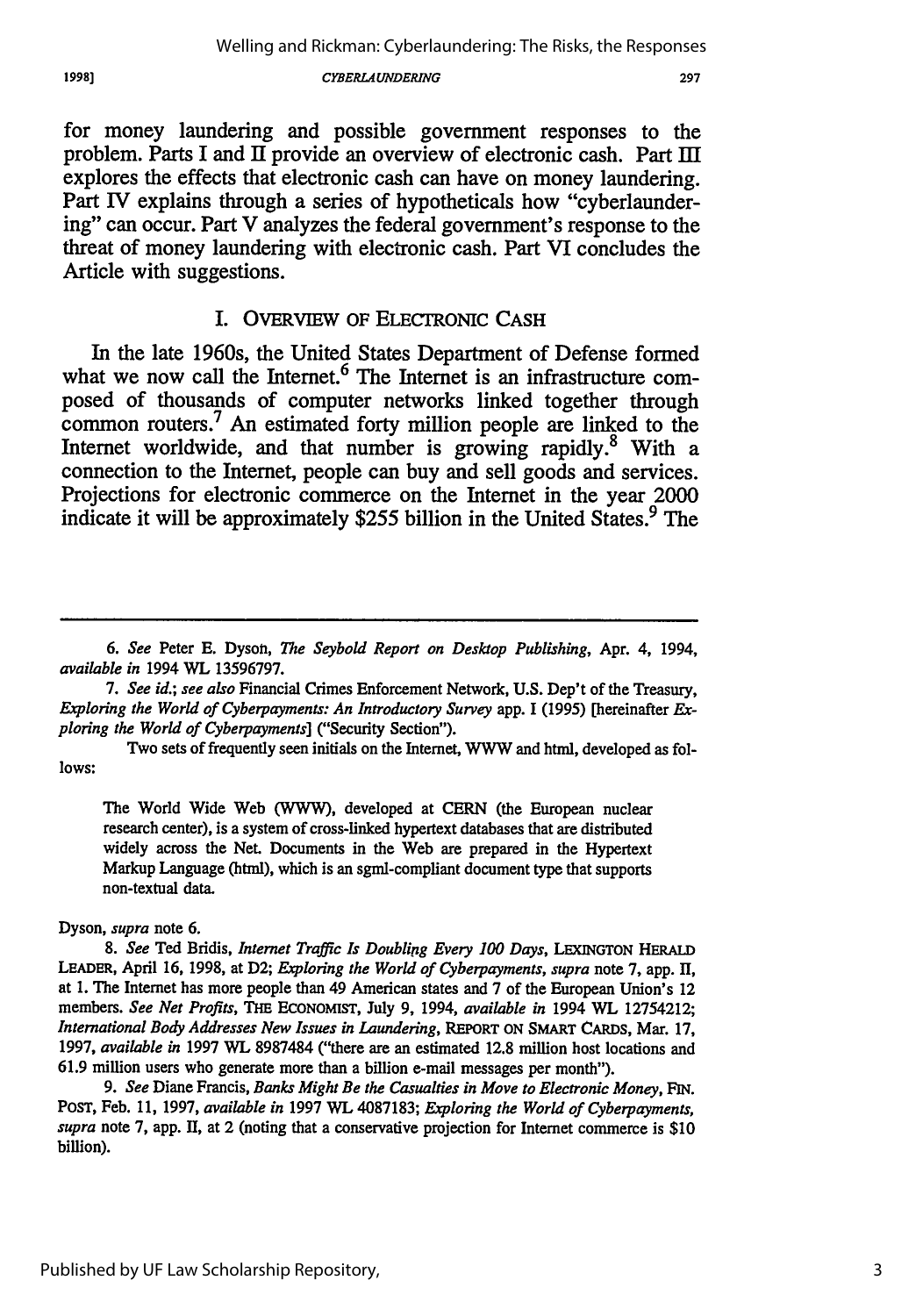commercial opportunities are causing new retail payment systems to develop. $10$ 

One new form of retail payment system is electronic cash.<sup>11</sup> Electronic cash is a claim on a party, usually the issuer, stored as a computer code on a plastic card or on the hard drive of a personal computer.<sup>12</sup> Electronic cash is basically a little speck of value in digital form that a computer can read. Just as traditional currency is not value itself but merely represents value, so the digital speck represents value. 13 Electronic cash is issued and sold **by** private companies. The electronic cash can be sent over open information systems like the Internet<sup>14</sup> or encoded on a plastic card. Consumers use traditional money to buy the electronic cash from the issuing company, and then use it to buy goods and services from merchants who accept electronic cash as payment.15 Electronic cash is also called e-cash, digital cash, digital money, and cyberpayments.<sup>16</sup> Electronic cash can be used in three ways: on stored value cards, on personal computers, and in hybrid systems.<sup>17</sup>

This description of electronic cash assumes that it is stored value, or in other words, is in "tokenized" form. Electronic cash usually falls into

12. *See* TOWARD ELECrRONIC MONEY, *supra* note 11, at 5. Value can be stored in personal computers and moved electronically from one computer to another with no face-to-face interaction. *See id.* DigiCash and Cybercash are systems designed to facilitate electronic commerce on the Internet. *See Exploring the World of Cyberpayments, supra* note 7, at 9.

13. *See* TOWARD ELECTRONIC MONEY, *supra* note 11, at 5. One commentator stated that "SVCs and e-cash are today merely symbols of paper currencies, which are themselves merely symbols of value." *"It Will Change the World,"* REPORT ON SMART CARDS, May 20, 1996, *available in* 1996 WL 15841975.

14. *See* TOWARD ELECTRONIC MONEY, *supra* note 11, at 3. For example, two companies are developing a hybrid system that will allow electronic cash to be moved from a smart card to the hard drive of a computer and vice-versa. *See* **FATF** SECRETARIATE, FATF-VIII MONEY **LAUNDERING TYPOLOGIES EXERCISE PUBLIC** REPORT, Feb. 5, 1997, at 15 [hereinafter FATF REPORT].

16. *See Exploring the World of Cyberpayments, supra* note 7, at 1.

17. *See* FATF REPORT, *supra* note 14, at 15-16. Two variations of electronic cash have emerged that descriptively are called "net-around money" and "walk-around money." "Netaround money" involves personal computers and is used for on-line purchases. DigiCash's digital coins are an example of "net around money." "Walk-around money" primarily is used in face-toface transactions. Mondex cards are an example of "walk-around money." *See* Hughes, *supra* note 10, at 213.

**<sup>10.</sup>** *See* Sarah **J.** Hughes, *A Call for International Legal Standards for Emerging Retail Electronic Payment Systems,* 15 **ANN. REV. BANK.** L. 197, 207 (1996).

*<sup>11.</sup> See* **U.S.** DEP'T OF THE TREASURY, TOWARD ELECTRONIC MONEY **AND BANKING:** THE ROLE OF **GOVERNMENT** 5 (Sept. **19,** 1996) [hereinafter TOWARD ELECTRONIC MONEY]. *See generally* Symposium, *The Electronic Future of Cash,* 46 AM. U. L. REV. 961-1335 (1997).

<sup>15.</sup> *See* TOWARD ELECTRONIC MONEY, *supra* note 14, at 5.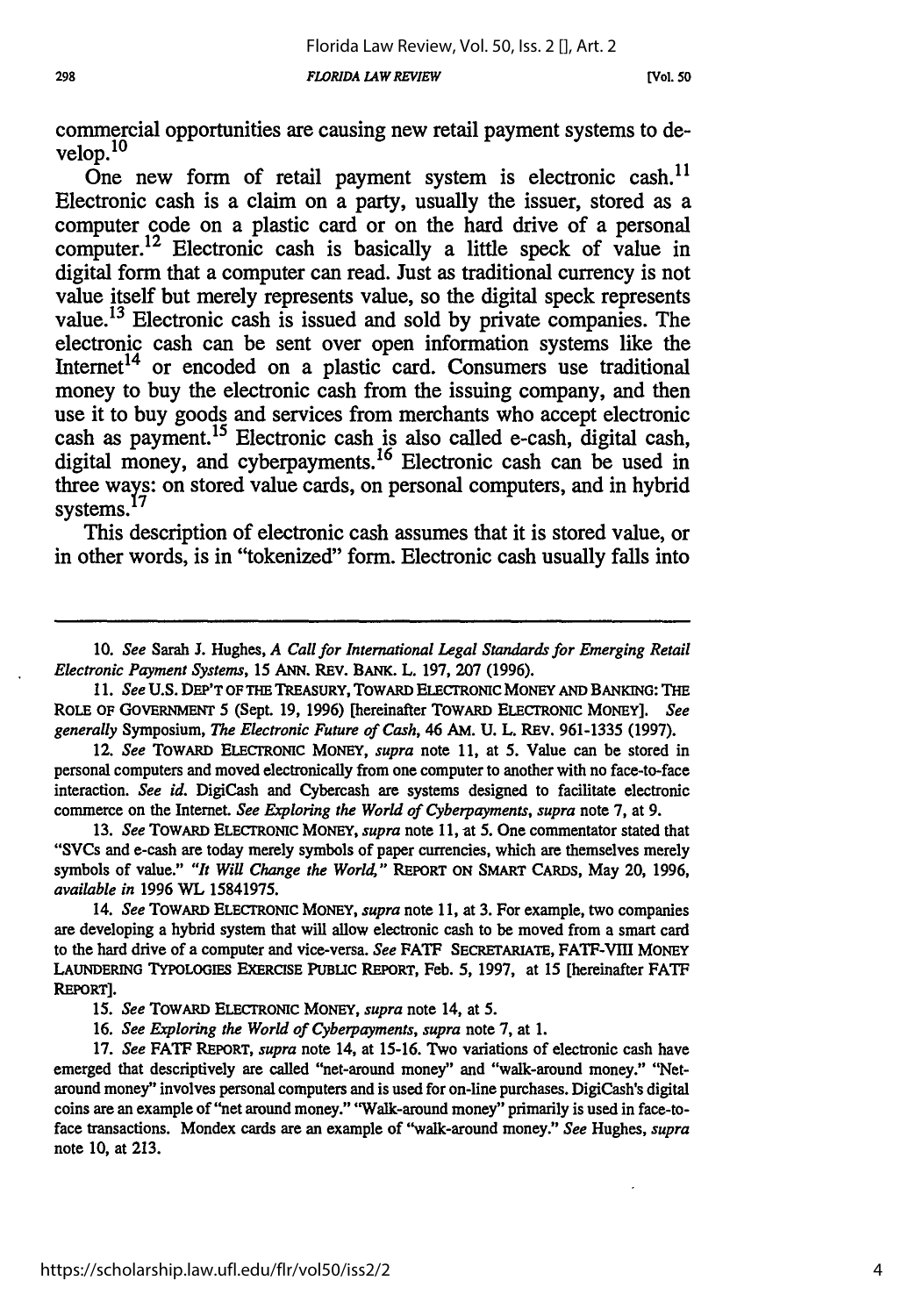two basic categories, notational or tokenized.<sup>18</sup> Notational systems are account-based and use conventional financial institutions.<sup>19</sup> These systems leave an audit trail and can be integrated into the current payment infrastructure.<sup>20</sup> On the other hand, tokenized systems take full advantage of the Internet and the advancements in technology.<sup>21</sup> Tokenized systems may work outside the traditional banking infrastruc $ture.<sup>22</sup>$ 

To understand the revolutionary character of tokenized electronic cash, it can be conceptualized as a second currency system. The little digital symbol sent over the Internet or encoded on a plastic card and transferred **by** swiping the card is not just a right to get money from a bank or from a credit card company. Rather, the digital speck is value itself. Like cash, whoever holds the digital speck holds the value, and can redeem it in other forms from the company that issued it. It is as if a **\$50** bill is sent through the Internet. Checks, credit cards and debit cards are only payment systems, whereas electronic cash can fulfill both roles of traditional cash-as a payment system and as a stored-value system.<sup>23</sup> Throughout this Article, the discussion of electronic cash assumes it is in tokenized form.

Several conditions drive the move to electronic cash. One is advances in communications technology 24 and decreases in costs. Moreover, economies of scale make electronic money attractive.<sup>25</sup> The point of a payment system is to allow efficient use of money. Traditional retail payment systems other than cash,  $^{26}$  checks, debit cards, and credit cards,  $^{27}$  are all account based. They require an elaborate are all account based. They require an elaborate

*25. See Exploring the World of Cyberpayments, supra* note **7,** at **8.**

**26.** *See id.* Debit cards and credit cards account for less than **10%** of all retail transactions, whereas cash is used in almost **80%** of all retail transactions. *See* TOWARD **ELECTRONIC MONEY,** *supra* note **11,** at **30-31.**

**27.** *See Exploring the World of Cyberpayments, supra* note **7,** at *5. See also* TOWARD **ELECTRONIC MONEY,** *supra* note **11,** at **30-31** (debit cards are the biggest form of electronic

*<sup>18.</sup> See* Russell B. Stevenson, Jr., *Internet Payment Systems and the Cybercash Approach,* 452 PLLIPAT. **123,** 125 **(1996).**

**<sup>19.</sup>** *See id.* at **138.**

<sup>20.</sup> *See id.*

<sup>21.</sup> *See id.*

<sup>22.</sup> *See id.* at **125-26.**

**<sup>23.</sup>** *See* Francis, *supra* note **9.**

<sup>24.</sup> *See* OFFICE *Op TECHNOLOGY* ASSESSMENT, **U.S.** CONGRESS, INFORMATION TECHNOLO-**GIES FOR THE CONTROL** OF MONEY **LAUNDERING 130 (1995)** [hereinafter **INFORMATION TECHNOLOGIES];** Benjamin Wittes, *The Dark Side of Digital Cash,* **LEGAL** TIMEs, Jan. **30, 1995,** at **1** (consumers now can make purchases over the Internet with digital cash); *see also* Hughes, *supra* note **10,** at **206** (noting that both bank and nonbank service providers have developed new payment options, including the nonbank service providers, First Virtual Holdings, Inc. and DigiCash BV).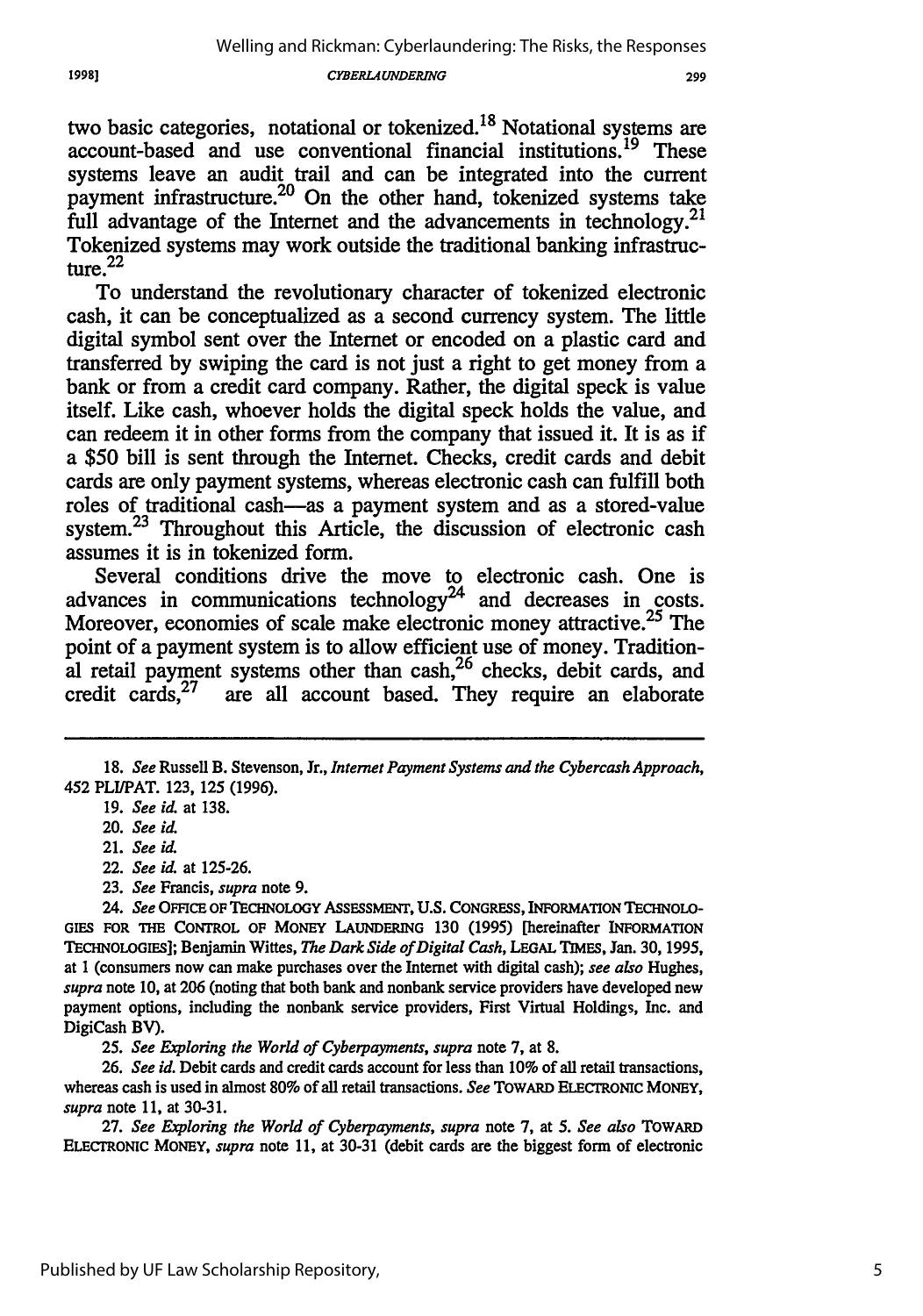**[Vol. 50**

superstructure to support them. This is expensive. They are also slow because they require a bank or credit card company to clear every transaction.<sup>28</sup> Account based systems can be inefficient when used with high volume, low value goods.<sup>29</sup> Businesses are looking for more efficient retail payment systems to take advantage of the Internet's ability to handle such high volume, low value goods.<sup>30</sup>

Electronic cash could fill that niche, revolutionize the consumer market and eventually make traditional cash obsolete.<sup>31</sup> Companies like Visa and Microsoft are developing electronic cash systems that will give consumers adequate security<sup>32</sup> and will allow financial transac-

28. *See* A. Michael Froomkin, *Flood Control on the Information Ocean: Living with Anonymity, Digital Cash, and Distributed Databases,* 15 J.L. & CoM. 395, 456 (1996). Debit cards, however, do leave an audit trail for law enforcement. *See id.* at 457.

**29.** *See id.*

30. One example of the Intemet's use of high-volume, low-value goods is the "micropayment" concept. *See Cybercash Bundling Mondex in Wallet,* REPORT ON SMART CARDS, Oct. 7, 1996, *available in* 1996 WL 15842147. With "micropayments," an information provider could be paid a small amount anytime someone "clicked" on his piece of data. This would give information providers some royalties for their work product. *See* Jared Sandberg, *Cybercash Lowers Barriers to Small Transactions at Internet,* WALL **ST. J.,** Sept. 30, 1996, *available in* 1996 WL-WSJ 1180036 (describing a developing "microtransaction" system). However, credit and debit cards could never work in a micropayment system due to the length of time it would take to clear every transaction. *See id.; see also Analysts' New Study Predicts Explosion in Use of E-Money,* REPORT **ON SMART** CARDS, Feb. 3, 1997, *available in* 1997 WL 8987424 (noting that consumers will not use their credit cards for purchases less than ten dollars).

31. *See* Wittes, *supra* note 24; A. Michael Froomkin, *The Essential Role of Trusted Third Parties in Electronic Commerce,* 75 OR. L. REv. 49, 114 (1996) (the dollar value of electronic commerce could grow rapidly). Another view, however, is that the complete displacement of cash is not likely because around 18 billion currency notes valued at \$400 billion are in circulation all over the world. *See* TOWARD ELECrRONIC MONEY, *supra* note 11, at 17 (one of the most important issues facing people who are substantially affected by financial services is the development of electronic money and electronic payment systems for retail transactions). Around 270 billion dollars of U.S. currency is in circulation outside of the United States. *But see Exploring the World of Cyberpayments, supra* note 7, at 6 n.2 (only one-third of all U.S. currency in circulation is domestically held, and thus, it is unlikely that traditional cash would become obsolete in the near future). In some less technologically advanced countries, **U.S.** currency is the principal form of payment. *See id.* In those places, electronic money is many years away. *See id.*

32. *See* Wittes, *supra* note 24. The following is an interesting account of what can happen with inadequate security. *See* David Gow & Richard Norton-Taylor, *Surfing Superhighwaymen Banks Have Good Reason to Fear Thieves Who Hack into Their Secret Files,* **THE** GUARDIAN

money whereas credit cards are the most popular payment form); *E-Money Laundering Gets State Department Attention,* REPORT **ON** SMART CARDS, Mar. 17, 1997, *available in* 1997 WL 8987476 (noting that already in design or use are cyberchecks, cybercredit, and cyberdebit with the common feature being convenient and potentially anonymous transfers); *see generally* Catherine Trevison, *3 Plead Guilty to Laundering Escort Money,* THE **TENNESSEAN,** Mar. 18, 1997, *available in* 1997 WL 10091991 (involving a case where pimps were accepting credit card payments for their prostitutes' services and calling the credit card companies to verify their clients' credit).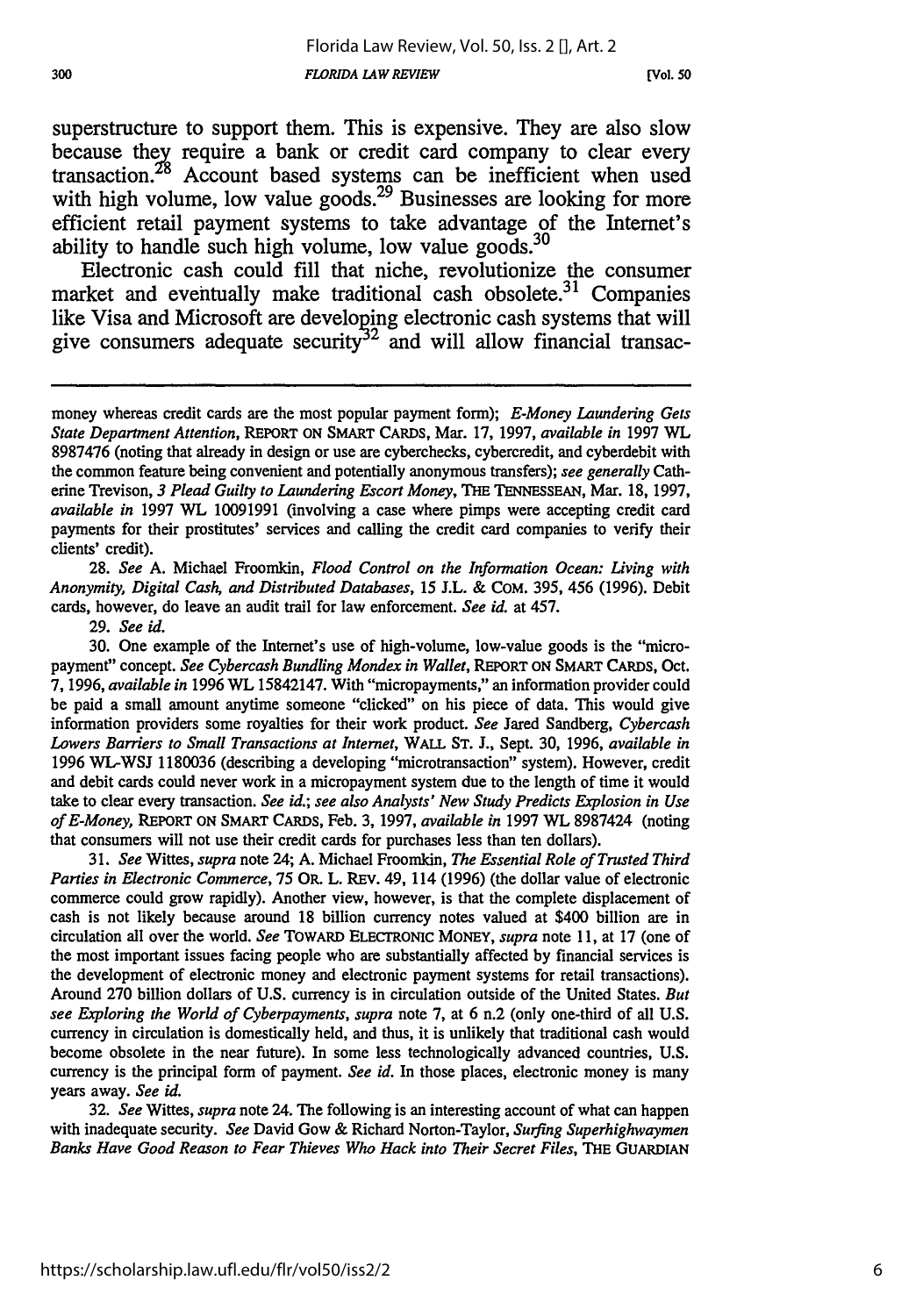tions on the Internet. $33$  If acceptance of electronic money is analogous to the acceptance of automated teller machines and credit cards, growth will be confined to a small base of users for the first five years and then will expand tremendously.<sup>34</sup>

Electronic cash can be used three ways.

(City Page), Dec. 7, 1996, *available in* 1996 WL 13391656.

One day Roberto Barbosa, director of an Argentinean firm, Invest Capital, stared with dismay and shock at his computer screen after noticing that \$200,000 had vanished from his company's account with Citibank. Barbosa stated that, "[w]e were very, very surprised when we opened the cash management account. There were four wire transfers made out of that account without our authorization and anonymously sent to four unknown destinations." *Id.* Shortly after the discovery, Barbosa contacted Citibank executives on Wall Street in New York City.

However, Citibank had more problems than just Barbosa's account because almost 20 of Citibank's accounts, worth around \$10 million, were being robbed. The top executives of Citibank gathered on Wall Street to watch helplessly as their clients' funds rapidly were being transferred to accounts in "California, Latin America, Finland, Israel, and the Netherlands." Citibank had become the world's worst victim of "cyberspace" theft.

Citibank, in conjunction with the FBI, obtained evidence that led them to believe that the mastermind behind the thefts was Vladimir Levin. Levin, who is 29 years old, is a computer programmer from **St.** Petersburg, Russia, and is accused of carrying out the multi-million dollar theft on a laptop computer at the St. Petersburg offices of AO Saturn.

What chain of events led Levin, a struggling computer programmer in Russia, to break into the world's fifth largest bank and become the first person ever to penetrate the supposedly unbreakable electronic payment systems that transfer trillions of dollars each day all over the globe? One explanation is that about a year before Levin's theft, a computer and mathematical genius who goes by the name Megazoid, broke into Citibank's files using only a "computer and modem he bought for \$10 and a bottle of vodka." One of Megazoid's accomplices in the crime, a brilliant computer hacker who often was depressed, got drunk and sold the complex and detailed secrets of how to "break into Citibank for \$100 and two bottles of vodka." The buyers are thought to be associated with the Russian mafia and used AO Saturn and Levin to carry out their scheme. *See id.*

For related articles, see Joseph L. McCarthy, *Cyberswindle!,* CHIEF **EXECUTIVE** (U.S.), May 1, 1996, *available in* 1996 WL 9565177; *Citicorp Suffers First "Cyberheist" as Regulators Show Concern,* MONEY **LAUNDERING** ALERT, Oct. 1, 1995, *available in* 1995 WL 8353546; *Computer Hacker Pleads Guilty to Fraud in Citicorp Theft Case,* WALL ST. J., Jan. 5, 1996, *available in* **1996** WL-WSJ 3085681.

In addition to Levin and his accomplices, some London banks paid a multi-million dollar ransom to criminal hackers who pierced their computer security systems and threatened to launch "logic bombs," which paralyze the system, into the banks' computer systems. *See* Graeme Browning, *Cybercops and Robbers,* **NAT'L J.,** Mar. 22, 1997, *available in* 1997 WL 7228268.

33. *See* Wittes, *supra* note 24; *Analysts' New Study Predicts Explosion in Use of E-Money,* supra note 30 (Visa International, MasterCard International, and American Express are incorporating smart card technology into their existing systems). *See also So Much for the Cashless Society,* THE **ECONOMIST,** Nov. 26, 1994, *available in* 1994 WL 12754268 (describing the recent growth and interest in developing money for Internet users).

34. *See* TOWARD ELECTRONIC MONEY, *supra* note **11;** Francis, *supra* note 9 (stating that in year 2000 electronic commerce will approach \$255 million and that 30% of bank profits will come from personal banking done on the Internet).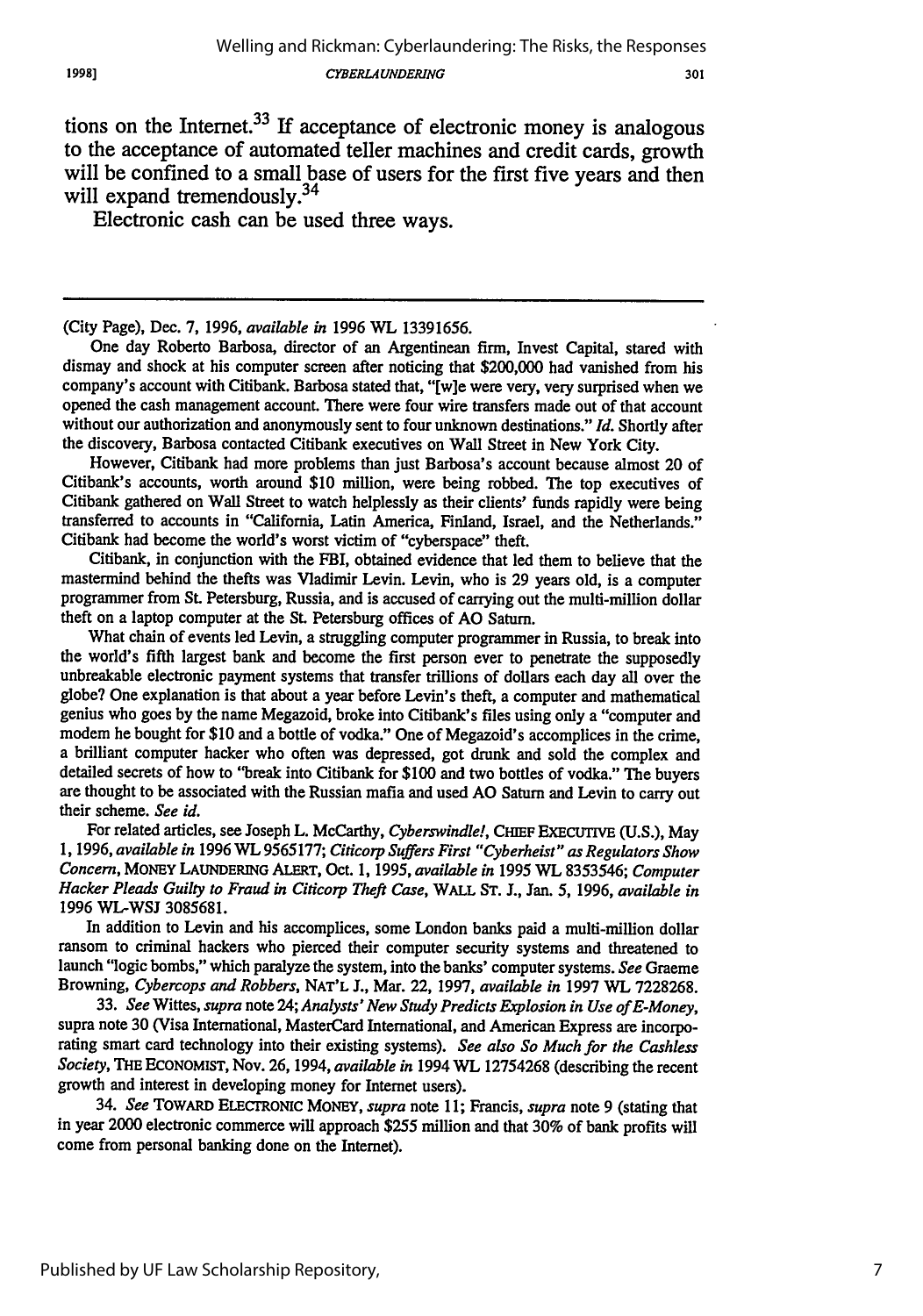# *A. Stored Value Cards*

Stored value cards (SVCs) are the physical cards that contain the electronic **cash.35** SVCs are also called prepaid cards and value-added cards.<sup>36</sup> The familiar credit cards and debit cards have magnetic strips that store information. SV's, in contrast, can store value and process information.<sup>37</sup> Technologically, the most feasible structure for SVC's is to have a computer microchip embedded on the card.<sup>38</sup> So equipped, SVC's are called smart cards.<sup>39</sup> Microchip-based electronic cash is expanding, and in the future, smart cards will likely play a big role in domestic and worldwide markets as well as payment systems. $^{40}$  Stored

Patrons may use the card to make photocopies. For every copy made, a card reader reduces the code on the card by the cost of making a copy (typically about ten cents). Patrons may increase the value of the card by inserting the card and additional cash into a machine.

### *Id.* at 756-57.

37. *See* TOWARD **ELECTRONIC** MONEY, *supra* note 11, at 5; Maggs, *supra* note 36, at 756 ("[tihese cards use a magnetic strip or a microchip to hold an encoded number representing a sum of money").

38. Stored value cards can use either magnetic, optical, or chip technology. *See* FATF REPORT, *supra* note 14, at 21. However, due to limited security, magnetic and optical cards are not feasible alternatives for electronic money. *See id.* On the other hand, the microchip provides security and is portable, and thus, a much better substitute for physical currency. *See id.* (noting that magnetic strip cards are more susceptible to fraud than "smart cards" using microchips).

One of the most revolutionary aspects of smart cards is their multifunction capability. *See "It Will Change the World," supra* note 13. Like most of the world's information, money is starting to become electronic and digital; therefore, information may be placed and stored on the cash itself. *Id.* When electronic money is programmed for specific uses and purchases, it is called "paramoney." Dr. Alvin Toffler gives the following examples to illustrate paramoney:

A parent can give a child a smart card that can be used to purchase lunch-but not dessert or cigarettes. If the child tries to purchase the latter, the transaction is blocked by technology embedded in the card's chip. Similarly, the government can issue a card to the poor to authorize purchases of milk and bread, but block purchases of alcohol or candy.

Id. The government would likely find paramoney useful because the government could give welfare recipients a smart card which limits purchases to certain items.

**39.** We use the terms interchangeably.

40. *See E-Money Laundering Gets State Department Attention, supra* note 27. *See also Going for Olympic Gold Cards,* THE **ECONOMIST,** Mar. 30, 1996, *available in* 1996 WL 8671578 (banks all over the world are starting to use smart cards).

<sup>35.</sup> *See* TOWARD ELECTRONIC MONEY, *supra* note 11, at 5.

<sup>36.</sup> *See* Gregory E. Maggs, *New Payment Devices and General Principles of Payment Law,* 72 NOTRE **DAME** L. REv. 753, 756 (1997). Copy cards are an example of stored value cards.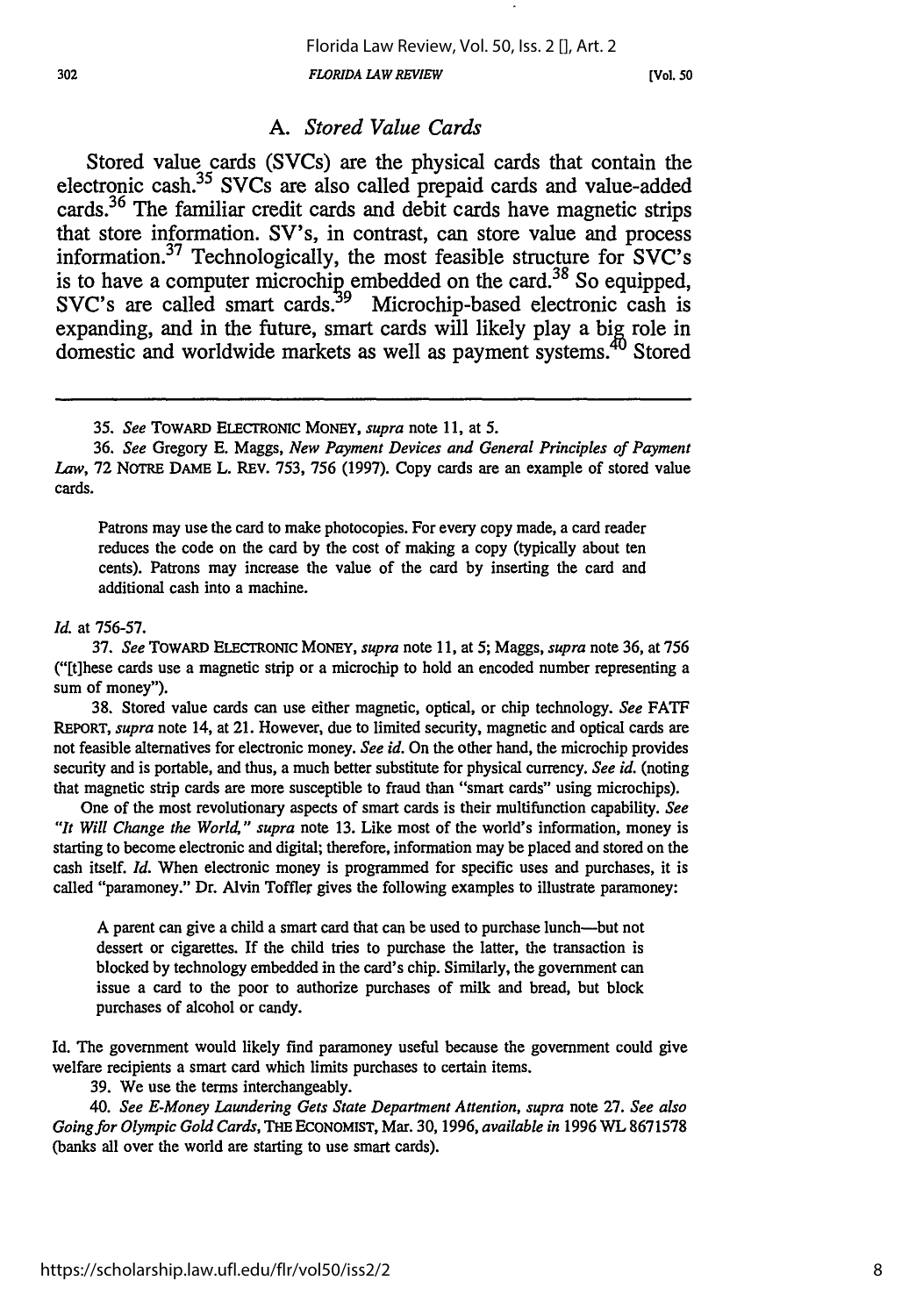วกว

value cards are versatile because they "can take many forms, from disposable, anonymous, single-use phone cards, to multi-function, reloadable cards with systems that can track unspent values for every card "41 Stored value cards can be described as part of a closed Stored value cards can be described as part of a closed system or an open one.<sup>42</sup>

# 1. Closed System

A system that has only a few merchants or that has many merchants in a small geographic area is considered a closed system.<sup>43</sup> One variation of the closed system, the merchant-issuer model, exists where the card issuer and the merchant are the same.<sup>44</sup> Examples of the merchant-issuer model are the subway system in Washington, D.C. and university or campus cards that allow students to purchase goods and services from the university.<sup>45</sup>

The Washington, D.C. subway is a good example of how electronic cash works in a closed environment. If a consumer wants to ride the subway, she puts some traditional money in a metro machine. The machine then will give her back a card with the equivalent dollar value for use on the subway. At this point, the consumer has purchased a claim on the city and has received electronic cash in return. 46 This is the merchant-issuer model because the city is both the issuer of the metro card and the merchant. Once the consumer has the card, she can use the subway. $47$  Every time she uses the subway a point-of-sale machine records the transaction and reduces the value of the electronic cash recorded on the metro card.<sup>48</sup> The Washington, D.C. metro system is linked to the traditional payment system by the city's relationship with its bank.<sup>49</sup> Periodically, the city clears out its machines by taking all the cash that has been exchanged for electronic money and putting it in the bank.

46. *See* TOWARD ELECTRONIc MONEY, *supra* note 11, at 6.

47. *See id.; see also* Maggs, *supra* note 36, at 757 (stating that SVCs are more convenient for consumers than having to carry around a pocketful of coins).

48. *See* TOWARD ELECTRONIC MONEY, *supra* note 11, at 6.

49. *See id.*

<sup>41.</sup> *Waiting for a Smart World,* SMART CARD BULL., Feb. 1, *1995, available in* 1995 WL 14481050.

<sup>42.</sup> *See* TOWARD ELECrRONIC MONEY, *supra* note **11,** at 5-8 (the most effective way to distinguish among electronic payment systems is to concentrate on the issuing entity and whether the systems operate in an open or closed environment).

<sup>43.</sup> *See* id, at 5-6.

*<sup>44.</sup> See id.* at 6.

<sup>45.</sup> *See id.; see also* Maggs, *supra* note 36, at 757 (the Washington, D.C. metro and the San Francisco subway are users of SVCs).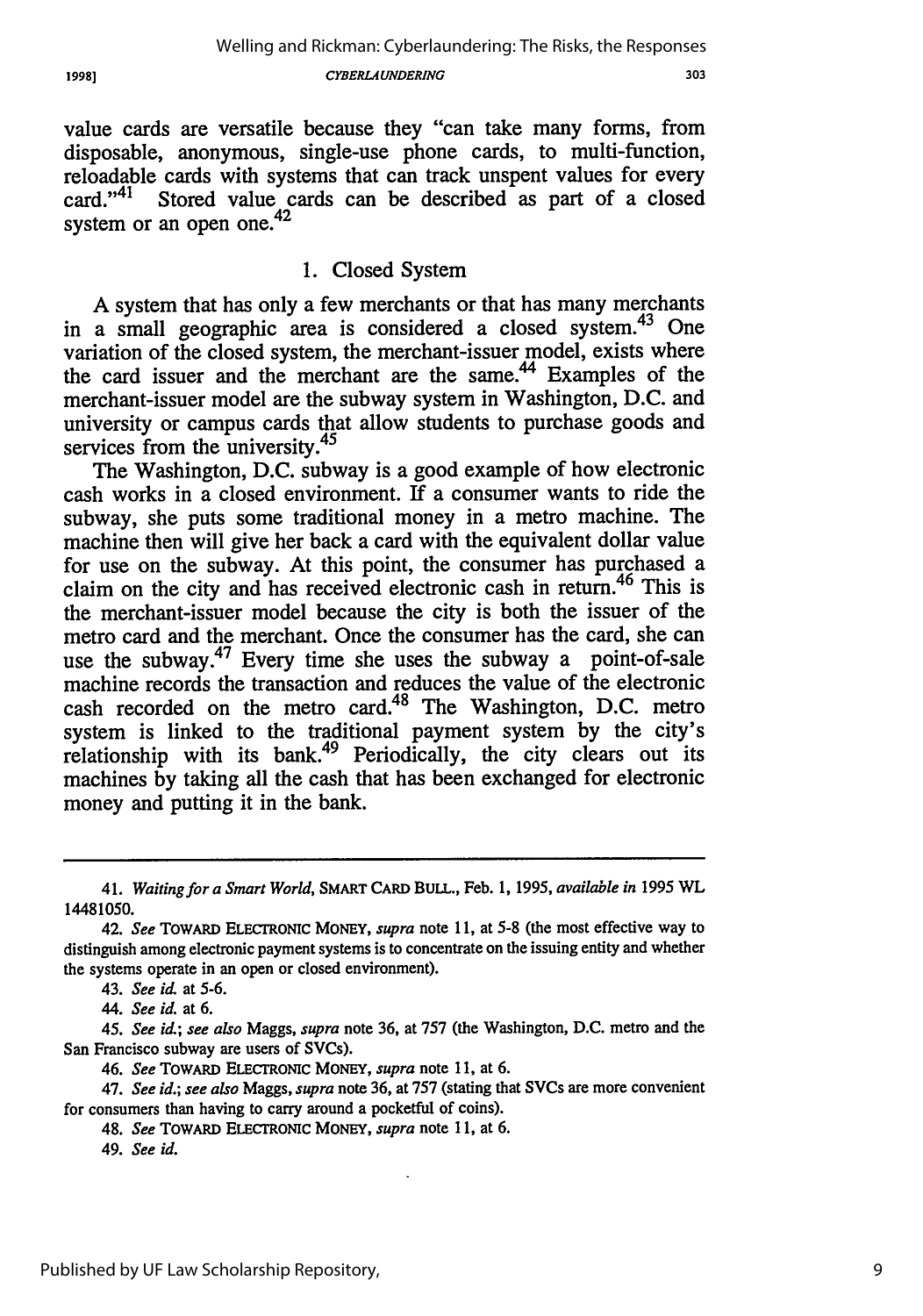# 2. Open System

On the other hand, a system where consumers can use their smart cards at many businesses over a wide geographical area would is an open system. **0** Open system SVCs exist in Europe, the Far East, and the United States.<sup>51</sup> The basic framework for an open system starts with a consumer exchanging traditional money for electronic cash at an issuing company.<sup>52</sup> The consumer then takes the electronic cash and exchanges it for goods and services at a participating merchant. The merchant takes the electronic cash and exchanges it for traditional money at the merchant's bank. The merchant's bank sends the electronic money to a clearinghouse, which deals with interbank fund transfers, and receives an interbank balance. The clearinghouse then sends the electronic cash to the issuing bank and receives back an interbank balance.<sup>53</sup>

An example of how an open system might work is the following:<sup>54</sup> Consumer goes to Bank First and exchanges \$1000 of traditional cash for \$1000 of Bank First's electronic cash on a smart card. Consumer then goes to Wal-Mart<sup>55</sup> and purchases \$500 of groceries, paying for them with the smart card. At the end of the day, Wal-Mart accesses its account at Bank Second via a computer and electronically sends Consumer's electronic cash into its account. Bank Second credits Wal-Mart's account and sends the electronic cash to Big Clearinghouse and receives an interbank balance.

Ultimately, all smart card systems can be characterized as closed systems because they all depend on some set of merchants agreeing to accept the electronic cash as value. The distinction between open and closed systems is not sharp, but it is a distinction being made,  $56$  and it is helpful in describing the systems.

**<sup>50.</sup>** *See id.* **at 8.** An open system includes many businesses over a large geographic area, and so is more attractive to money launderers than a closed system because the laundering is harder for law enforcement to detect. See id. Using the subway example, the electronic cash only could be used to ride the subway in Washington, D.C., and thus, its laundering potential is very limited.

<sup>51.</sup> *See id.*

<sup>52.</sup> *See id.* at 9.

**<sup>53.</sup>** *See iL*

<sup>54.</sup> *See id.*

<sup>55.</sup> Assume Wal-Mart is a participating merchant.

<sup>56.</sup> *See* TOWARD ELECrRONIC MONEY, *supra* note 11, at 5-8 (most effective way to distinguish among electronic payment systems is to concentrate on the issuing entity and whether the systems operate in an open or closed environment).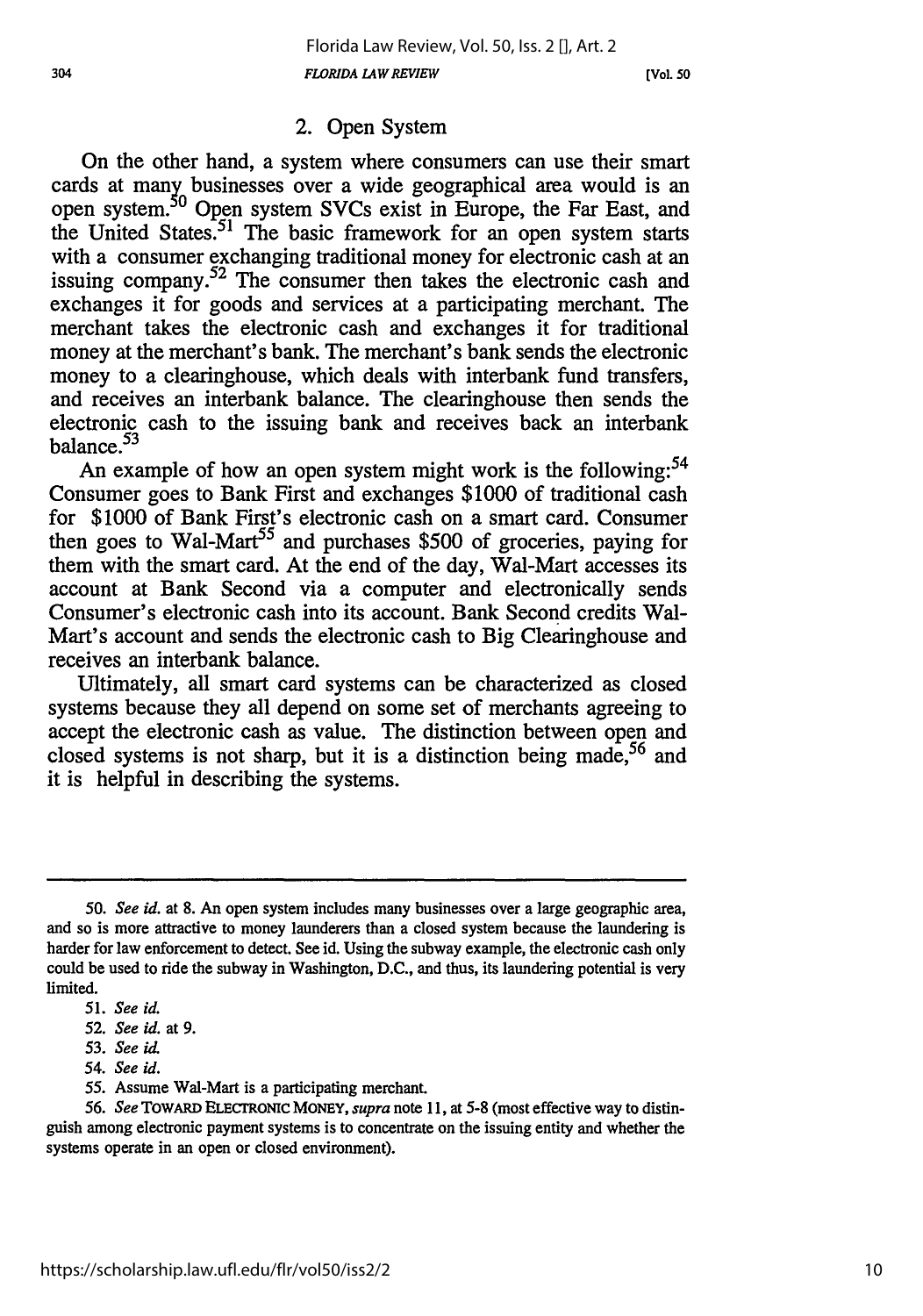**1998]**

## **CYBERLAUNDERING**

## *B. Personal Computers*

Electronic cash can be put on the hard drive of a personal computer as well as on a SVC. Consumers can use the digital money to purchase items over the Internet.<sup>57</sup> These network-based systems give the user global access.58 DigiCash is an example of a network-based system.59 Consumers using DigiCash must establish an account at a bank.<sup>60</sup> The consumers then download the money from their bank accounts to an electronic wallet in their computer. $51$  Consumers can then purchase products over the Internet using their electronic cash.<sup>62</sup> Internet merchants can exchange the electronic cash for value at traditional banks.<sup>63</sup>

# *C. Hybrid Systems*

When SVCs and network-based computer systems work together, they are called hybrid systems.<sup>64</sup> Stored value cards and networkbased systems are becoming more compatible with each other,<sup>65</sup> or interoperable. 66 Developers of electronic cash are building smart card interfaces for personal computers that will allow value to be moved back and forth between smart cards and personal computers in seconds.<sup>67</sup> This interrelationship makes it difficult to put them in distinct categories.<sup>68</sup>

Experts in electronic payment systems are projecting that all computers will have built-in chip-card interfaces.<sup> $69$ </sup> In other words, computers will have a smart card reader built in. Consumers then can

59. *See* INFORMATION TECHNOLOGIES, *supra* note 24, at 130-32.

60. *See* Hughes, *supra* note 10, at 210.

62. *See id.* at 210-11.

63. *See id.* at 211. Banks would have to recognize or have an agreement with DigiCash before they could accept DigiCash's coins.

64. *See* FATF **REPORT,** *supra* note 14, at 15.

**65.** *See id.*

66. *See* TOWARD ELECrRONIC MONEY, *supra* note 11, at 21-22 (explaining the need for "interoperable" systems).

67. *See* FATF **REPORT,** *supra* note 14, at 15. Chip-card interfaces are devices that function as miniature ATM machines and are built-in to the consumers' personal computers.

68. *See Exploring the World of Cyberpayments, supra* note 7, at 8-10 (analyzing the differences and similarities between systems). It should be emphasized that "[tihe possible points of contact between PC-based electronic cash and the traditional payment system are functionally identical to those between SVCs and the payment system." TOWARD ELECTRONIC MONEY, *supra* note 11, at 12-13.

69. *See Cyberpayment Systems Exercise, supra* note 2.

<sup>57.</sup> *See id.* at 12.

**<sup>58.</sup>** *See* FATF **REPORT,** *supra* note 14, app., at 30.

<sup>61.</sup> *See id.*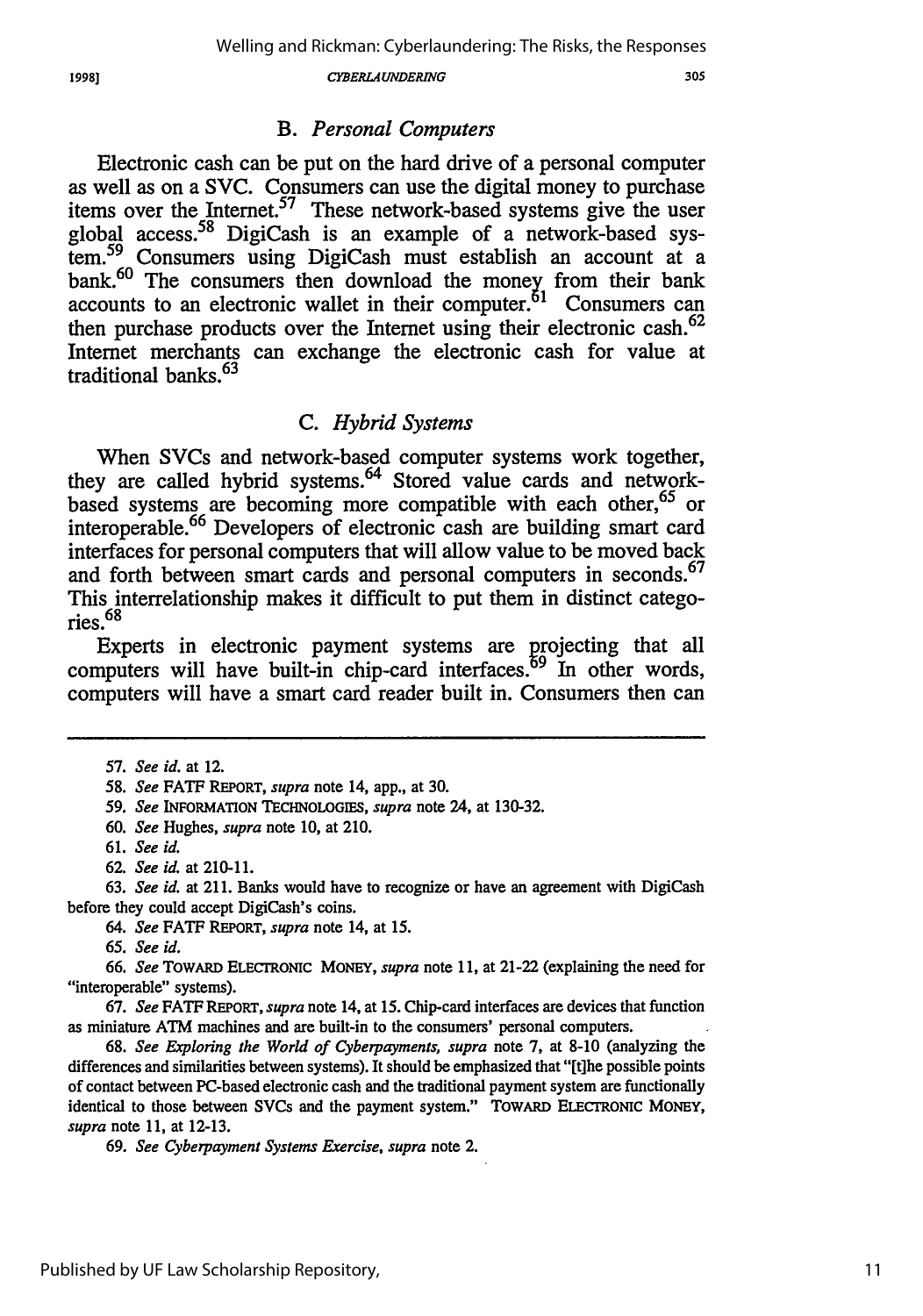**[Vol 50**

do their banking at home by having electronic money sent from the bank's main computer to the consumers' personal computer hard drives. On receiving the electronic cash from the bank, the consumer can purchase items directly from the Internet or swipe a smart card across the computer interface, downloading the electronic money from the hard drive to the smart card. Then, the consumer could take the smart card to the grocery and buy bread and coffee.

# **II. A** BRIEF LOOK **AT** ELECTRONIC CASH **SYSTEMS** WORLDWIDE

Electronic payment systems are growing worldwide. In Great Britain, the Mondex system is popular.70 Mondex is a smart card system that allows consumers to transfer electronic cash to their Mondex cards from their bank accounts using a Mondex-compatible phone or an  $ATM$ .<sup>71</sup> The Mondex card holds up to five different currencies per card,<sup>72</sup> and the consumer and merchant do not need signatures or authorizations to complete a transaction.<sup>73</sup> A security code prevents the electronic cash stored on the computer chip from being misused.<sup>74</sup> Consumers can make a payment by inserting their Mondex cards into a merchant's Mondex terminal or into another individual's electronic purse.<sup>75</sup> Therefore, electronic cash users can transfer value among themselves without any intermediaries, i.e., without the issuer or any other financial institution being involved in the transaction. These value transfers directly between users, without any financial institution or electronic cash issuer as intermediary, are called peer-to-peer transfers.<sup>76</sup> Users can trace their previous ten transactions, but the Mondex system does not track all transactions.<sup>77</sup> A typical transaction report from the

<sup>70.</sup> *See* Froomkin, *supra* note **28,** at 468. The Mondex system is a product of a joint venture between NatWest and Midland Bank. See id. MasterCard International, Inc. recently has acquired Mondex. *See Mondex Becomes MasterCard Subsidiary,* REPORT **ON SMART** CARDS, Mar. 3, 1997, *available in* 1997 WL 8987462. Mondex will become a subsidiary of MasterCard and will have access to MasterCard's vast resources and distribution networks but will keep its board of directors and London headquarters. *See id.*

<sup>71.</sup> *See Exploring the World of Cyberpayments, supra* note 7, app. **I,** at 1-2. Mondex and CyberCash have worked out an alliance where consumers now can use Mondex's smart cards to purchase goods on-line via CyberCash's wallet. *See CyberCash Bundling Mondex in Wallet, supra* note 30.

<sup>72.</sup> *See Exploring the World of Cyberpayments, supra* note 7, app. III, at 2.

<sup>73.</sup> *See id.* at 1.

<sup>74.</sup> *See id.* at 2.

<sup>75.</sup> *See id.*

**<sup>76.</sup>** *See* Froomldn, *supra* note **28,** at 468 (no bank intervention is necessary in peer-to-peer transactions).

<sup>77.</sup> *See Exploring the World of Cyberpayments, supra* note 7, app. III, at 2. The Mondex system has a risk management system in place that can detect potential misuse. For instance, the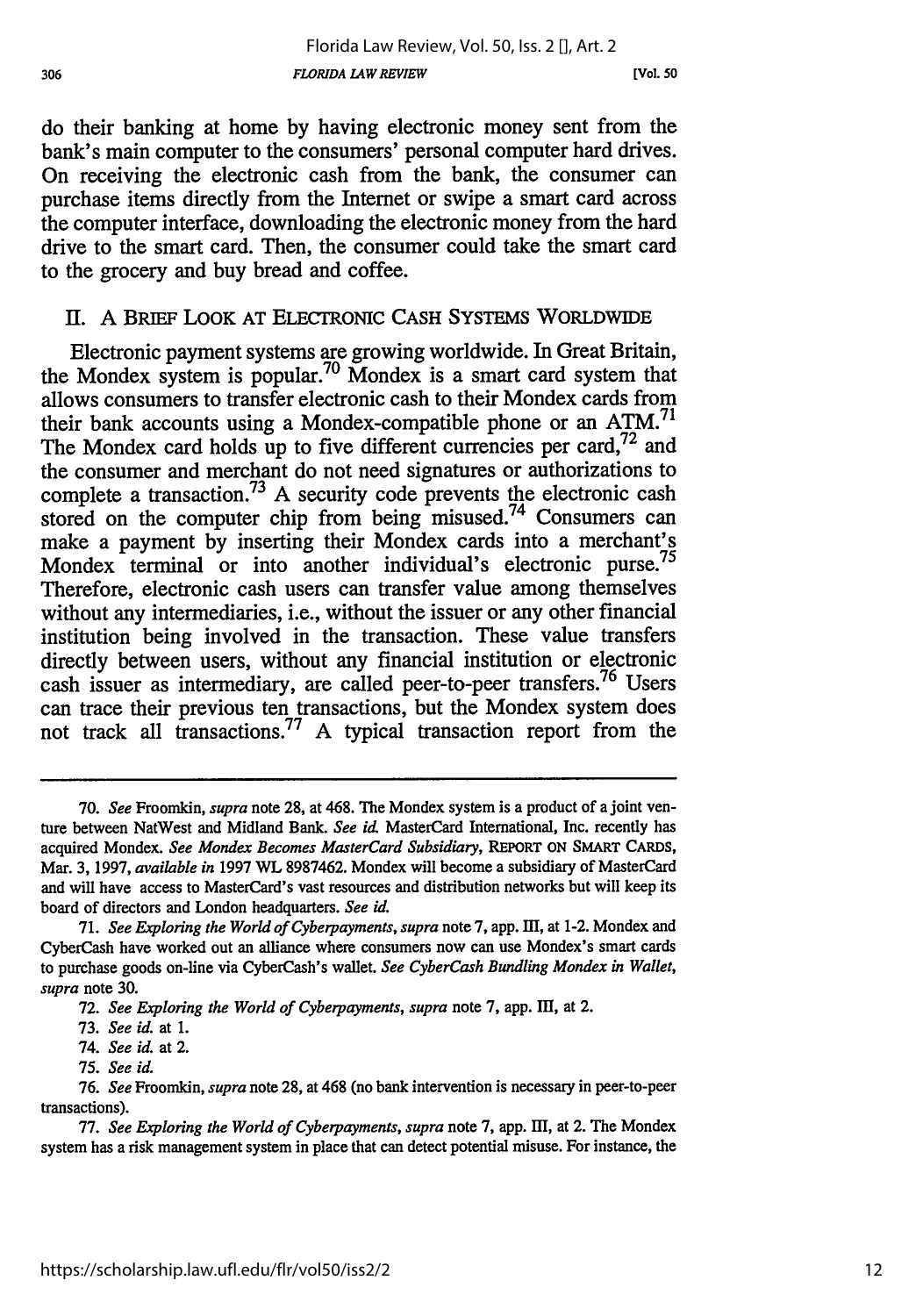Mondex system provides the amount of the transaction and whether the transaction was person to person or person to merchant. 78 The report does not reveal the identity of the person or merchant involved in the transaction.<sup>79</sup>

An interesting aspect of the Mondex system is that it can actually increase the money supply.<sup>80</sup> For instance, if Consumer places  $$100$ in her checking account, the bank can use Consumer's money. Consumer has a claim on the bank for \$100, but Consumer does not have use of the money until she purchases something and it clears the bank. However, under the Mondex system, if Consumer gives Mondex \$100 in traditional money, Mondex will give Consumer a smart card that will have \$100 of electronic cash on it. Consumer has access to \$100 of electronic cash, and Mondex has access to \$100 of traditional cash. If Consumer buys something with her Mondex card, the merchant might not redeem Consumer's electronic money from Mondex. Instead, the merchant might use Consumer's electronic money in another electronic transaction. Thus, the money supply increases until Mondex redeems the electronic cash.<sup>81</sup> The difference between Mondex and other payment options, such as checking accounts and travelers' checks, is that Mondex urges its users to refrain from redeeming their cards.<sup>82</sup>

The Mondex system is expanding to several Asian countries.<sup>83</sup> Likewise, Royal Bank of Canada and Canadian Imperial Bank of Commerce, Canada's two largest banks, have joined forces with Mondex to start a smart-card system.<sup>84</sup>

France is the single largest European user of smart cards, with more than twenty million in circulation. 85 In France and other parts of Europe, they store medical records on smart health cards.<sup>86</sup>

In Denmark, a company called Danmont has designed a smart card system that is used with pay phones, newspapers, parking meters, public

79. *See id.*

81. *See id.* at 470-71.

Mondex system has certain threshold levels for typical use. When a person goes beyond the typical boundaries, the system will flag that person for further examination. *See Growing Awareness of Stored-Value Concept Prompts Security, Policy Concerns,* REPORT **ON** SMART CARDS, July 29, 1996, *available in* 1996 WL 15842064.

<sup>78.</sup> *See Exploring the World of Cyberpayments, supra* note 7, app. 1H, at 2 n.2.

<sup>80.</sup> *See* Froomkin, *supra* note 28, at 470.

**<sup>82.</sup>** *See id.* at 470; *see also So Much for the Cashless Society, supra* note 33 (people usually want cash to take a physical form and this might hurt electronic cash).

<sup>83.</sup> *See Exploring the World of Cyberpayments, supra* note 7, app. **In,** at 2.

<sup>84.</sup> *See id.* at 8.

<sup>85.</sup> *See id.* at 2.

<sup>86.</sup> *See id.* app. I (Smart Card Exhibit).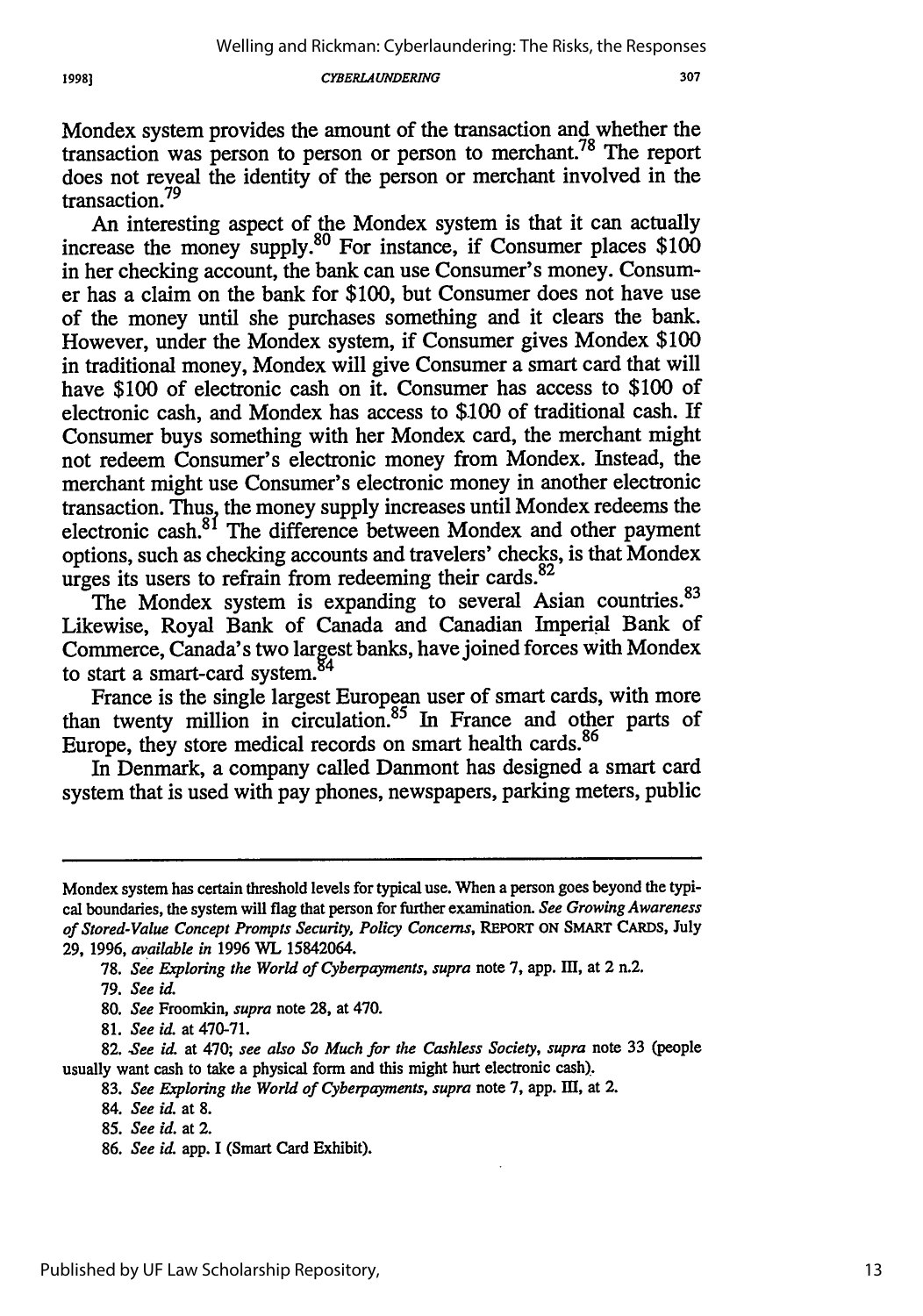**[Vol. 50**

transportation, vending machines, laundry, and cafeterias. 87 The system is based on consumer convenience and is designed to replace coins and to make high-volume, low-value transactions more efficient.<sup>88</sup> The Danmont system uses disposable chip-cards. <sup>89</sup>

In Belgium, a manufacturer has developed a micro-processed smart card called the Proton Smart Card.<sup>90</sup> It can be used with telephones, vending machines, parking meters, mass transit, taxis, cinemas, and pharmacies. <sup>91</sup>

Portugal is the first country to issue a global smart card that can be perpetually reloaded.<sup>92</sup> It designed the smart card to be used with  $ATMs$ <sup>93</sup> Holders of these smart cards can access up to twenty-six services, from booking train tickets and paying utility bills to creating investment portfolios and paying taxes.  $94$ 

South American electronic payment systems are expected to expand very quickly. The infrastructure in Latin American countries will not have to be overhauled for the new systems because checks, credit cards and debit cards have not replaced cash there to the extent they have in the U.S.<sup>95</sup> Visa International and MasterCard International are preparing some smart card tests in Brazil, Mexico, Argentina, and Colombia.<sup>96</sup>

In the United States, most smart cards are used in a few closed systems.<sup>97</sup> However, businesses are spending billions of dollars developing these systems.<sup>98</sup> For instance, Wells Fargo Bank started a Mondex system pilot program in San Francisco.<sup>99</sup> The maximum limit

**90.** *See Proton Roll-Out in Belgium,* SMART CARD **BULL.,** Mar. **1, 1995,** *available in* 1995 WL 14481052; *Exploring the World of Cyberpayments, supra* note 7, app. III, at 3.

91. *See Proton Roll-Out in Belgium, supra* note 90; *Exploring the World of Cyberpayments, supra* note 7, app. **Ill,** at 3-4.

92. *See Exploring the World of Cyberpayments, supra* note 7, app. III, at 4.

93. *See idl* at 4-5.

94. *See id.* at 5. This is a good example of an open system.

- 95. *See id.* at 7.
- 96. *See id.*

**97.** *See* TOWARD ELECrRoNIc MONEY, *supra* note **11,** at **6;** *cf. Exploring the World of Cyberpayments, supra* note 7, app. III, at 7 (noting that in Japan and Germany almost 90% of all banking transactions are performed on-line).

98. *See* TowARD ELECrRONIC MONEY, *supra* note 11.

**99.** *See Exploring the World of Cyberpayments, supra* note 7, app. m, at 8; *Mondex USA Approved for Take-Off,* REPORT **ON** SMART CARDS, Dec. 16, 1996, *available in* 1996 WL 15842131 (noting that Wells Fargo will own 30%, Chase Manhattan Corp. 20%, AT&T Corp. 10%, MasterCard International, Inc. 10%, Dean Witter Discover 10%, First Chicago NBD 10%, and Michigan National Bank 10%).

<sup>87.</sup> *See id.* app. Im, at 3.

<sup>88.</sup> *See id.*

<sup>89.</sup> *See id.*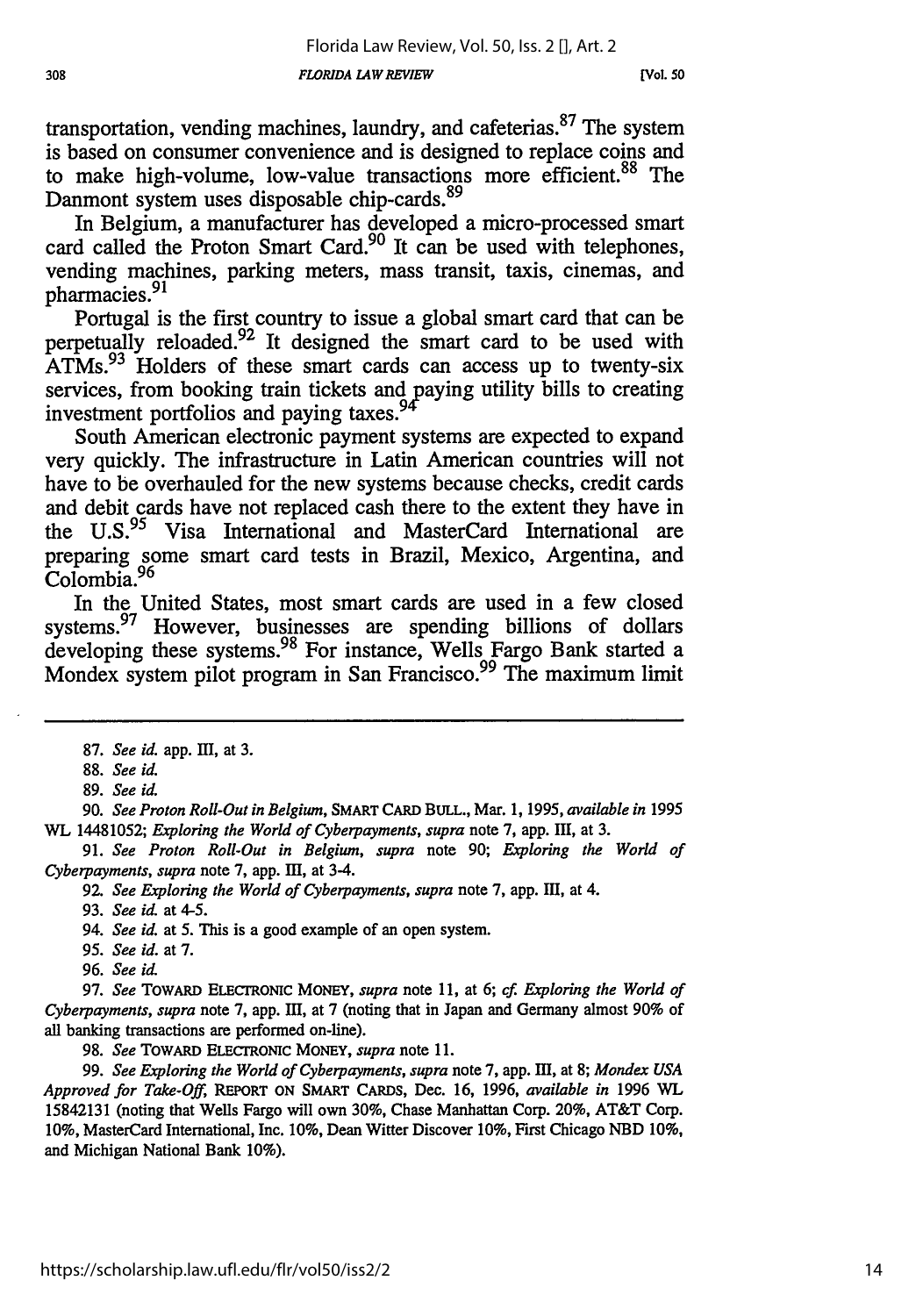309

on Mondex cards in **the** United States will be **\$1000.100**

Citicorp is also developing an electronic cash system called the Electronic Monetary System **(EMS). 101 EMS** works on a computer network and will allow safe, instantaneous transactions.<sup>102</sup> EMS cards are used with a consumer's personal computer **by** inserting the card into a computer interface.<sup>103</sup> One advantage over Mondex is that Citicorp can track the cash it is issuing whereas Mondex cannot.<sup>104</sup> Besides Citibank, the owner of the East Coast's **MAC** automated teller network is joining with some Delaware banks to launch a pilot program that will place smart card chips in ATM cards.<sup>105</sup>

Other examples of smart card use in the United States are VISA International's experiment during the **1996** Olympic Games in Atlanta and the Jacksonville Jaguars stadium card.<sup>106</sup> Likewise, the New York Metropolitan Transportation Authority is moving towards smart card technology for New York's subway system to increase efficiency and lower costs.<sup>107</sup>

**Enigma** Logic has developed a smart card called the **DES** Gold  $Card.<sup>108</sup>$  This is a "supersmart" card "because unlike other microprocessor-equipped smart cards, this one doesn't have to be attached to a

- 101. *See Digitising Dollars,* **THE ECONOMIST,** Mar. 30, 1996, *available in* 1996 WL 8671580.
	- 102. *See id.*

104. *See id.*

*105. See Exploring the World of Cyberpayments, supra* note 7, app. Ill, at 7.

106. *See* TOWARD ELECTRONIC MONEY, *supra* note 11, at 6, 14. Smart cards only have had limited use in the United States. *See id* at 14. However, the Jacksonville Jaguar stadium card came out in 1995. The following describes its application:

[O]ne bank issued cards that fans could use at the stadium to buy food, drink, and souvenirs at football games. The transactions with these stored value cards work much the same as with the merchant-issuer. The special **POS** [point of sale] devices record the transaction for the merchant, altering the purchaser's stored value card to reflect the decreased value. The merchant later presents the electronic cash to the bank-issuer by downloading the payment information from the POS, receiving traditional funds in exchange, typically in the form of a deposit balance at the bank. The merchant's bank would then send the electronic cash through the traditional payment system in much the same manner as presenting a check.

#### *Id.* at 6.

107. *See Testimony Before Congress: The Future of Money,* **REPORT ON SMART** CARDS, Mar. 25, 1996, *available in* 1996 WL 15842063.

108. *See Citibank Tightens Security on External System Access,* **EFT** REP., Jan. 17, 1996, *available in* 1996 WL 7063523.

<sup>100.</sup> *See Mondex USA Approved for Take-Off, supra* note 99.

<sup>103.</sup> *See id.* This would be an example of a hybrid system.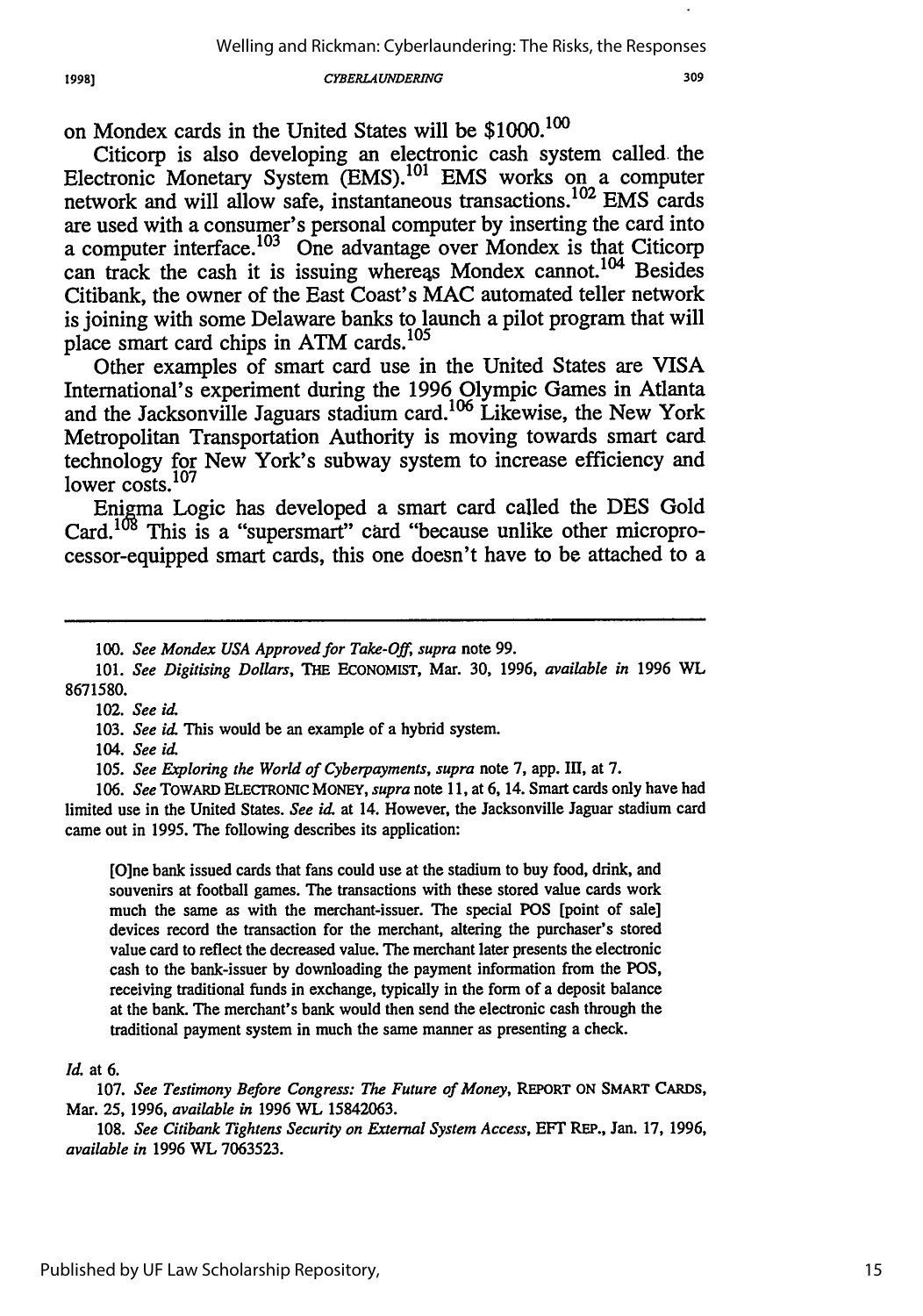card reader. It has its own key pad and window display for data entry." $109$ 

## III. "CYBERLAUNDERING"

"Electronic money laundering will boom, traditional paths are already **highly** supervised."

# Dr. James Backhouse<sup>110</sup>

Electronic cash shows promise as an efficient system for money laundering.<sup>111</sup> Using phony businesses to launder money may already be unnecessary;  $1^{12}$  the current trend is to launder money through the Internet.<sup>113</sup> Using the Internet and stored value cards to turn illegally obtained money into clean, untraceable funds is called obtained money into clean, untraceable funds is called "cyberlaundering."<sup>114</sup> One government office working to squelch such laundering is the Financial Crimes Enforcement Network (FinCEN), part of the Treasury Department. FinCEN oversees and enforces laws against money laundering, including the reporting laws of the Bank Secrecy Act **(BSA).** FinCEN believes that the biggest potential money laundering problems are the developments in technology and electronic payment systems. 115 Kenneth Rijock, a convicted money launderer and former banking attorney, stated that money launderers and drug traffickers are becoming computer experts in response to advancements in technology.<sup>116</sup> Laundering money through the Internet may already

<sup>109.</sup> Id

<sup>110.</sup> Dan Atidnson, *Organized Crime Finds Hiding Place for Loot on Internet,* **THE GUARDIAN** (City Page), Apr. 24, 1996, *available in* 1996 WL 4021421 (quoting Dr. James Backhouse of the London School of Economics).

<sup>111.</sup> *See* INFORMATION **TECHNOLOGIES,** *supra* note 24, at **130-32;** Wittes, *supra* note 24, at **1** (discussing potential problems that law enforcement may have in detecting digital cash schemes); *Internet Aids Money Laundering Fraud Expert,* **REUTER** Bus. **REP.,** June 9, 1995, *available in* LEXIS, Nexis Library, Wires File (finding that the Internet has made it possible for money laundering to become a worldwide **\$300** billion-a-year activity); FATF REPORT, *supra* note 14, at 16 (it is generally agreed that hundreds of billions of dollars are laundered every year).

<sup>112.</sup> *See Conference to Examine Money Cyberlaundering,* NEWSBYTES, Apr. 5, 1996, *available in* 1996 WL 8906706.

<sup>113.</sup> *See id.; see also Internet Aids Money Laundering Fraud Expert,* supra note 111.

<sup>114.</sup> *See Conference to Examine Money Cyberlaundering, supra* note 112.

*<sup>115.</sup> See Money Laundering Via Smart Cards,* REPORT ON SMART CARDS, Mar. 17, 1997, *available in* 1997 WL 8987475.

<sup>116.</sup> *See* Shannon **Henry,** *Digital Cash: A Boon for the Mafia?,* WASH. **TECH.,** July 27, 1995, *available in* **1995 WL 9479159.**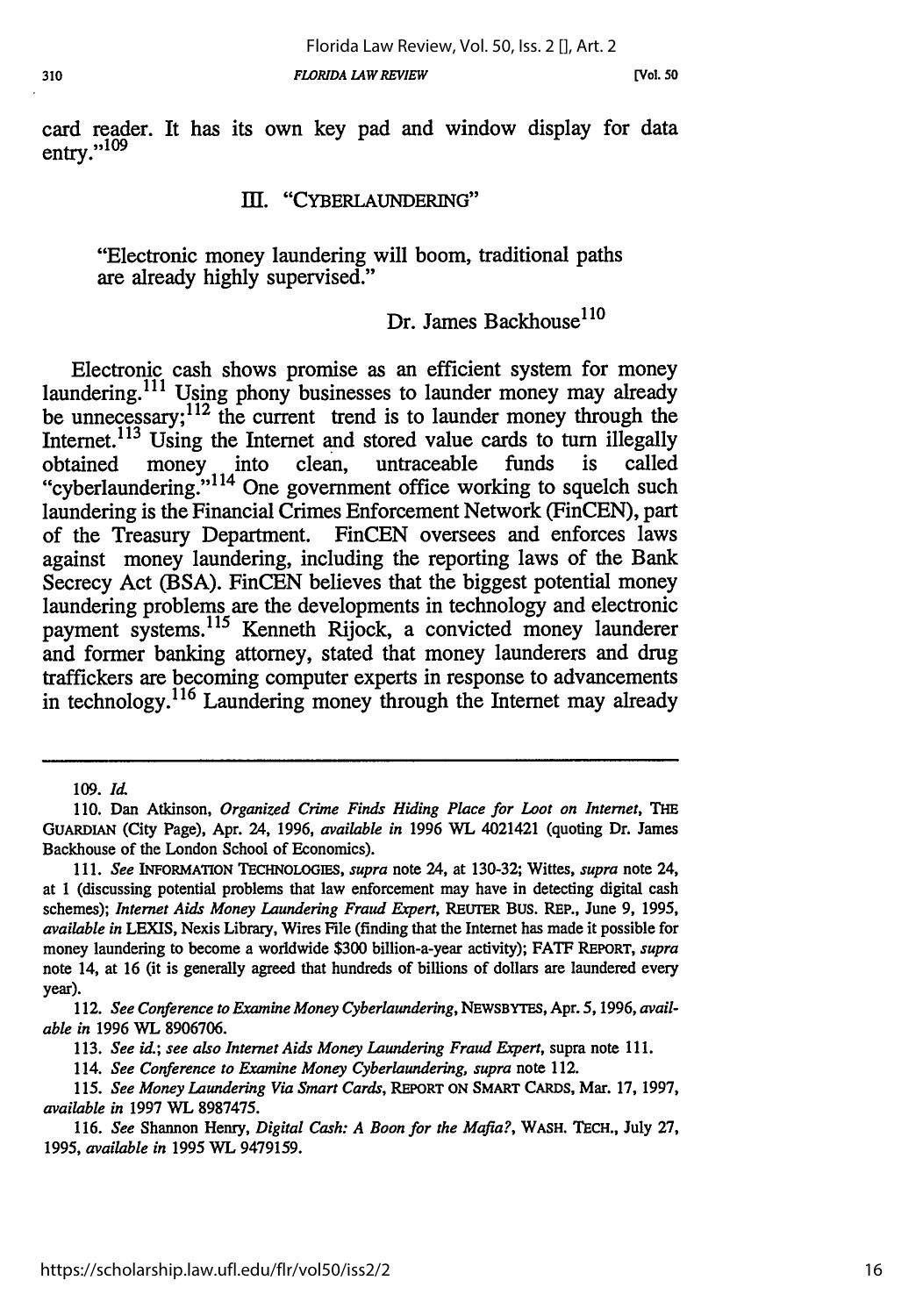be a reality for one **U.S.** company. The Global Financial Network has been taunting the IRS and the FBI with claims of being able to "handle cash derived from any activity," and the ability to conceal and hide assets from the government and law enforcement.<sup>117</sup> However, it appears that after *Money Laundering Alert*<sup>118</sup> started e-mailing the company with questions regarding money laundering and federal law, the company either dissolved or moved its cite.<sup>119</sup>

Electronic cash has advantages for money laundering. First there are physical advantages. Electronic cash is not voluminous like regular cash. On the contrary, vast amounts of electronic cash **can** be microscopic. So electronic cash helps money launderers deal with the problem<br>of bulk.<sup>120</sup> Electronic cash can be transferred to anywhere in the of bulk.<sup>120</sup> Electronic cash can be transferred to anywhere in the world in seconds.<sup>121</sup> It has lightning-quick transfer velocity. It has lightning-quick transfer velocity, allowing large amounts of value to be transferred quickly and securely by just pressing a few keys on a computer keyboard.<sup>122</sup>

Also, electronic cash is anonymous.<sup>123</sup> It may actually be more anonymous than regular cash. With regular cash, there is usually, somewhere along the line, a face-to-face transfer, even if just between underlings. This is not inevitable with electronic cash. Electronic cash might be passed around the world with no two people ever seeing each other. Moreover, anonymity can be increased because traditional cash can be identified **by** serial numbers, but electronic cash may not be

122. *See id..*

<sup>117.</sup> *See U.S. Company'Brazenly Offers Dubious Services on Internet,* **MONEY LAUNDERING ALERT,** Sept. 1, 1996, *available in* 1996 WL 8687316. The advertisement bragged that it could assist in "concealing the source of your cash earnings, getting cash into the U.S. banking system, getting cash into offshore accounts, and converting cash to other negotiable instruments." *Id*

*<sup>118.</sup> Money* Laundering *Alert* is a journal that focuses on modem trends in money laundering.

<sup>119.</sup> *See U.S. Company Brazenly Offers Dubious Services on Internet, supra* note 117. We tried unsuccessfully to find the brochure of the Global Financial Network. For any one who would like to try and hunt down the Global Financial Network its website was www.globalfinance.com.

<sup>120.</sup> *See* FATF **REPORT,** *supra* note 14, app., at 7. Smart cards are easier to conceal than cash. *See id.* Pamela Johnson, Assistant Director of FinCEN, noted that electronic cash is easier to deal with than big sacks of cash. Johnson stated that, "[n]ow you have guns, drugs and money. Soon you'll have guns, drugs, money, the Internet and smart cards." Henry, *supra* note 116; *see also* Sarah N. Welling; *Smurfs, Money Laundering, and the Federal Criminal Law: The Crime of Structuring Transactions,* 41 FLA. L. REV. 287, 292 (1989) (noting that large physical amounts of currency often are generated through the drug trade).

<sup>121.</sup> *See Exploring the World of Cyberpayments, supra* note 7, at 16.

<sup>123.</sup> Electronic money on the Internet can be moved anonymously, which means that neither the initiator nor the recipient is identified. *See* Alan F. Westin, *Privacy and Security Issues in the World of Electronic Financial Affairs,* in AALS Conference Pamphlet 486 (1996) (discussion paper) (on file with author).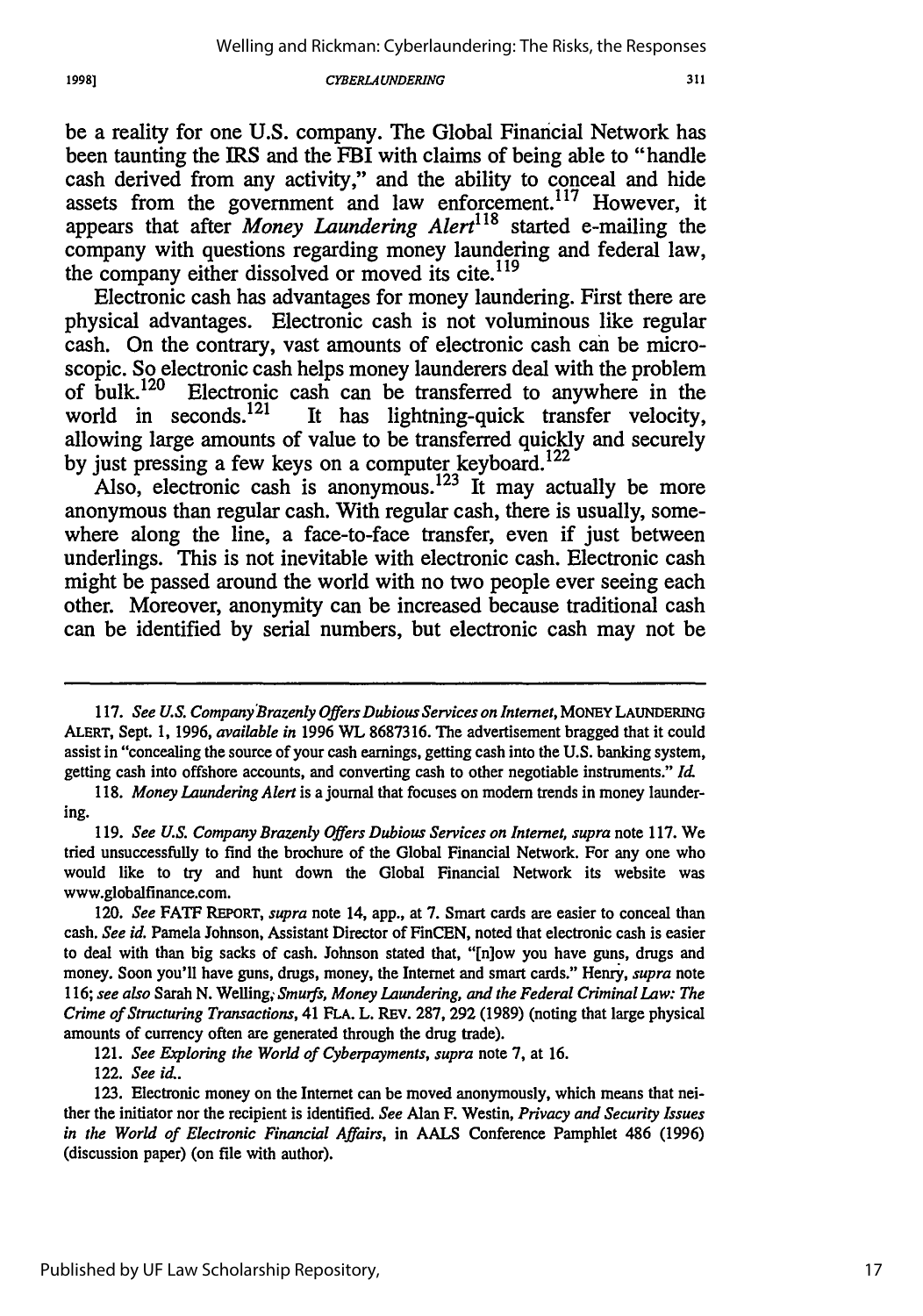[Vol. **50**

individually identifiable. Anonymity is also enhanced because illegitimate cyberbanks can hide their location through phantom electronic forwarding addresses.<sup>124</sup> The phantom locations of some cyberbanks, along with the ease of movement from one location to another, will make it hard for the government to track money launderers.<sup>125</sup>

Electronic cash also has legal advantages. Regular cash is, at least initially, the payment system of choice for people with dirty money because cash tells no tales-it cannot be traced. But cash is not a good medium for holding booty in the long run because in large quantities it is unwieldy. Also, in cash form, it provides no return. It must be placed into the financial system to cure these problems. So, persons with dirty money eventually seek to get it into the financial system.

Exploiting this need, the government has imposed reporting requirements for large cash transactions.<sup>126</sup> When cash is put into the financial system or moved into or out of the U.S., financial institutions, businesses and persons are under a series of reporting duties which create a trail on the cash. Reporting requirements are imposed at a series of information chokepoints. The reports make the cash traceable.

Electronic cash is not covered by the Bank Secrecy Act reporting requirements now. But even if the BSA definitions were adjusted to make the reporting requirements apply to electronic cash, it would not be a complete solution. Electronic cash might not present as good an information chokepoint as cash because persons holding electronic cash have less need to insert it into the existing financial system. Assuming electronic cash is widely accepted, the value can stay in electronic cash form indefinitely. There is not the same incentive to get it into the regular financial system because it does not have the unwieldy bulk of

placement, layering and integration. Electronic money facilitates each of these phases. It will help with placement. Money launderers want to place their money in legitimate sources like financial institutions and real estate where law enforcement officials cannot easily trace the money. Second, cyberspace banking will help launderers layer their transactions to make it harder to identify the beneficial owner. Third, it will enhance integration because cyberbanks give money launderers the ability to transfer huge sums of money with speed and anonymity that was nonexistent in the past.

#### *See id.*

**126.** *See generally* 2 **SARAH** WELLING **ET AL.,** FEDERAL CRIMINAL **LAW AND RELATED** CIVIL ACTIONS §§ 18.1-18.5 (1998).

<sup>124.</sup> *See also* Sarah J. Hughes, *"Phantom" Cyberbanks Pose Laundering, Tax Evasion Threat,,* MoNEY LAUNDERING ALERT, July 1, 1995, *available in* 1995 WL 8353498 [hereinafter Hughes, *"Phantom" Cyberbanks].*

<sup>125.</sup> *See id. The* process of money laundering is often described as having three phases: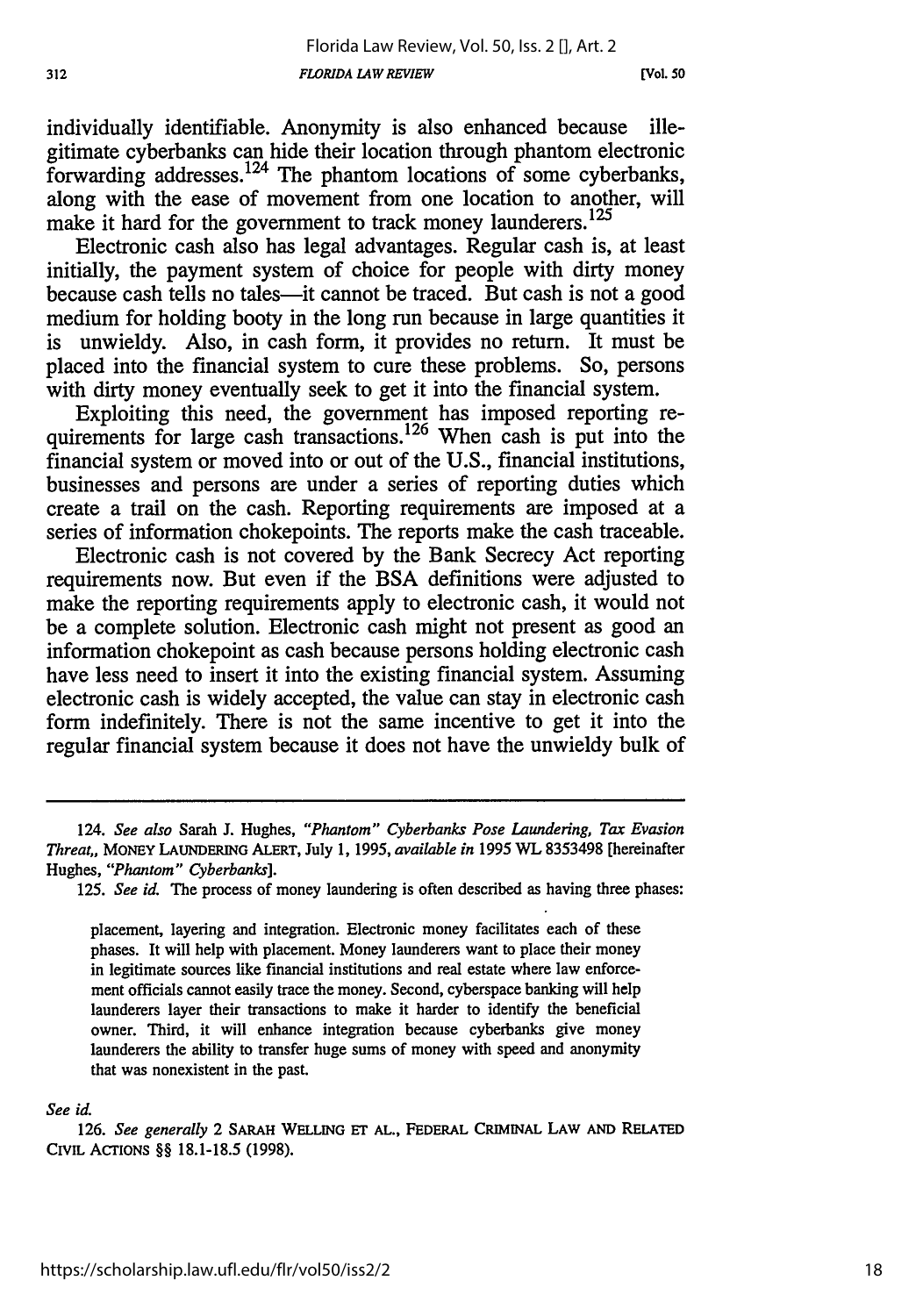cash. On the other hand, the other incentive for seeking entry into the traditional system-the urge for a return-would still exist with electronic cash. There are no investment opportunities (yet) outside the traditional legal system. So electronic cash might provide an effective information chokepoint, and BSA reporting requirements would be helpful in creating a trail.

## IV. CYBERLAUNDERING HYPOTHETICALS

As mentioned in the previous section, financial institutions play a crucial role in combating traditional money laundering because the reporting laws rely on them as information chokepoints. The following hypotheticals illustrate how electronic cash allows launderers to bypass information chokepoints.<sup>127</sup> These hypotheticals flesh out the advantages of electronic cash under the current system.

Assume Lucky Marciano, the crime kingpin, has accumulated \$1,000,000 in cash from illegal operations. Because only so much can be absorbed through his lifestyle, Lucky has to launder the money.

One traditional approach would be to set up a legitimate, cashoriented business and commingle the legitimate cash with illegally obtained cash. 128 This would give Lucky's illegal money a legitimate cover when placed in the financial system.<sup>129</sup> The placement phase, i.e., when cash is being entered into the financial system, however, is the stage where money launderers are most susceptible to being detected because of the reporting requirements on financial institutions.<sup>130</sup> With financial institutions under pressure to implement anti-money laundering programs and report any suspicious activity,  $131$  Lucky has

**127.** The director of FinCEN offered the following as a hypothetical:

A person could take his government-issued welfare card that would double as a smart card, load money off of it to a drug dealer, and then the dealer could wire the money to Colombia over the Internet, without ever touching a bank. As banks are the primary way to track money-laundering, this trend effectively eliminates the money trail that feds follow to find launderers.

Henry, *supra* note 116 (quoting Stanley Morris).

128. *See* Scott Sultzer, *Money Laundering: The Scope of the Problem and Attempts to Combat It,* 63 TENN. L. REV. 143, 149 **(1995).**

129. *See id.*

130. *See id,* For a comprehensive and detailed discussion of the Bank Secrecy Act and bank reporting requirements, see 2 WELLiNG, *supra* note 126, §§ 18.1-18.5 (1998); Matthew R. Hall, Note, *An Emerging Duty to Report Criminal Conduct: Banks, Money Laundering, and the Suspicious Activity Report,* 84 KY. L.J. 643 (1995-96).

131. *See* Hall, Note, *supra* note 130. One commentator suggests that more vague and subjective standards will be released regarding the reporting of suspicious transactions along with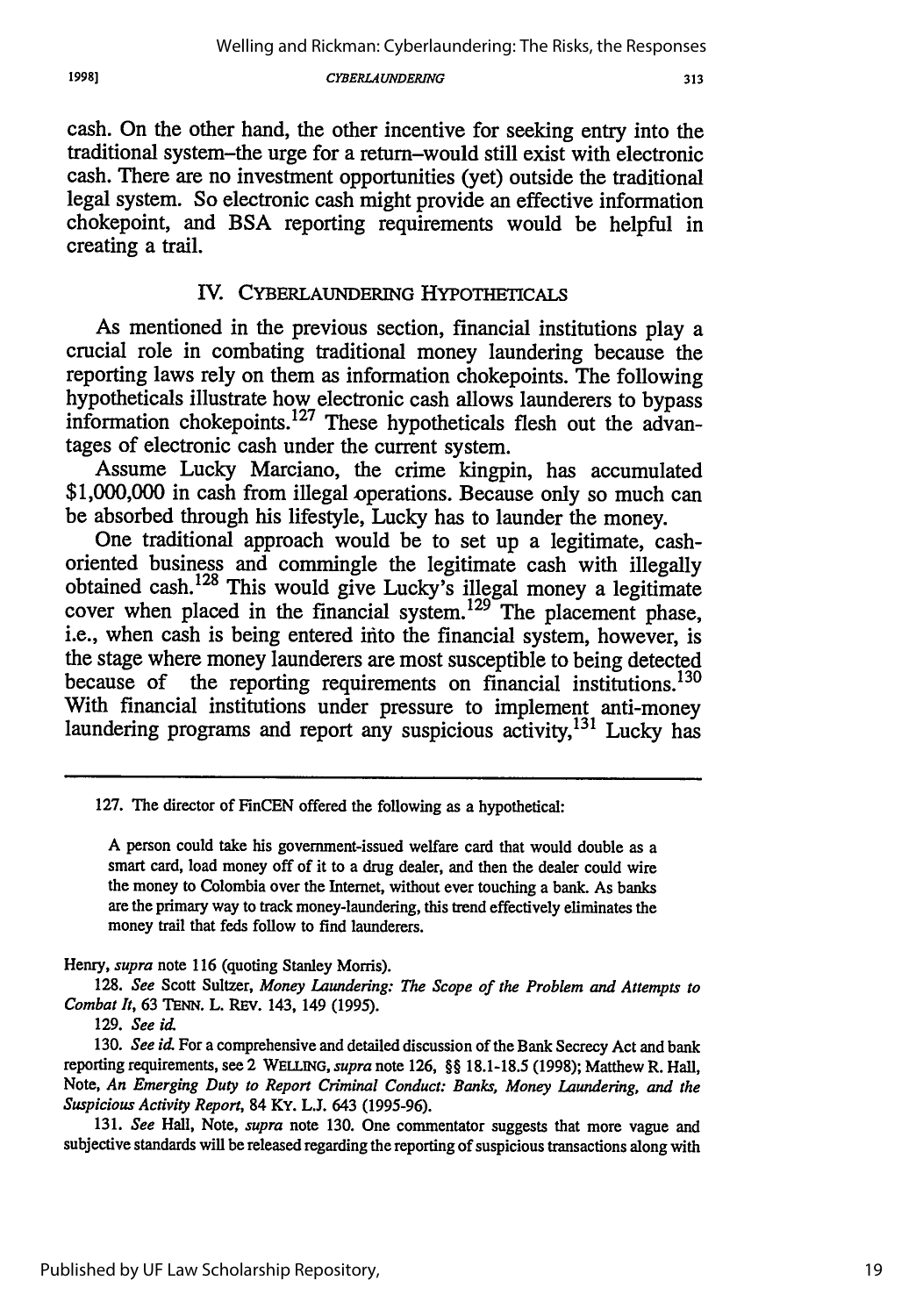a problem. If Lucky can avoid financial institutions, which have the reporting requirements, and launder the money as electronic cash, then his problem just got smaller.

Electronic cash allows Lucky to avoid financial institutions because the companies issuing electronic cash are not currently defined as financial institutions. For instance, assume that Lucky has twenty minions working for him. He sends all twenty of them to the local Mondex shop where they each exchange \$500 of traditional cash for Mondex's electronic cash on a smart card. They take the smart cards, which total \$10,000, back to Lucky. He swipes the smart cards across his computer interface, which transfers the electronic money from the smart cards to Lucky's hard drive. Now, Lucky can get on the Internet and order goods and services from anywhere in the world and pay for it with electronic cash, or send his electronic cash anywhere in the world.

Assume that Lucky orders some furniture from Toni's Furniture and pays in electronic cash. Toni's Furniture then can take the electronic cash and either buy something with it on the Internet (which perpetuates the avoidance of information chokepoints), or deposit the electronic money into a bank that recognizes Mondex's electronic cash. The bank would credit Toni's Furniture account with the money and decrease Mondex's account.

Lucky has avoided financial institutions and so avoided the reporting requirements. The only party taking traditional cash to a bank was Mondex when it initially took the money received from Lucky's minions to the bank for its daily deposit. Mondex was not required to make a report about Lucky's suspicious minions because it is a not a financial institution.<sup>132</sup> Thus, the only customer that a bank could make a report about is Mondex, not Lucky.

In addition, electronic cash helps Lucky with the import and export of money. Suppose that Lucky has some illegal operations outside the United States, and he deposits all of his illegal cash in European Union Bank.<sup>133</sup> At this point, Lucky could have all of his illegal money sent

stiffer penalties for bank noncompliance. The commentator makes the interesting point that a **\$9500** cash transaction could be construed to be more suspicious than a \$24,000 cash transaction. *See* Douglas Barnes, *Money Laundering and Regulation* (visited Mar. **29,** 1997) <http://enfo.comMailLists/rre/0099.html>.

<sup>132.</sup> Only financial institutions are covered by the reporting requirements. *See* 31 U.S.C. § 5312.

<sup>133.</sup> European Union Bank (EUB) on the Caribbean island of Antigua boasts that it is "the first offshore bank on the Internet." Antigua has extremely strict bank secrecy laws, and Antiguan banks are not under any money laundering regulations. Furthermore, Antiguan banks advertise that Antigua is not a party to any treaties that would allow for the transfer of financial information to other countries. *See Antigua Cyberbank Tests Laundering Curbs,* MONEY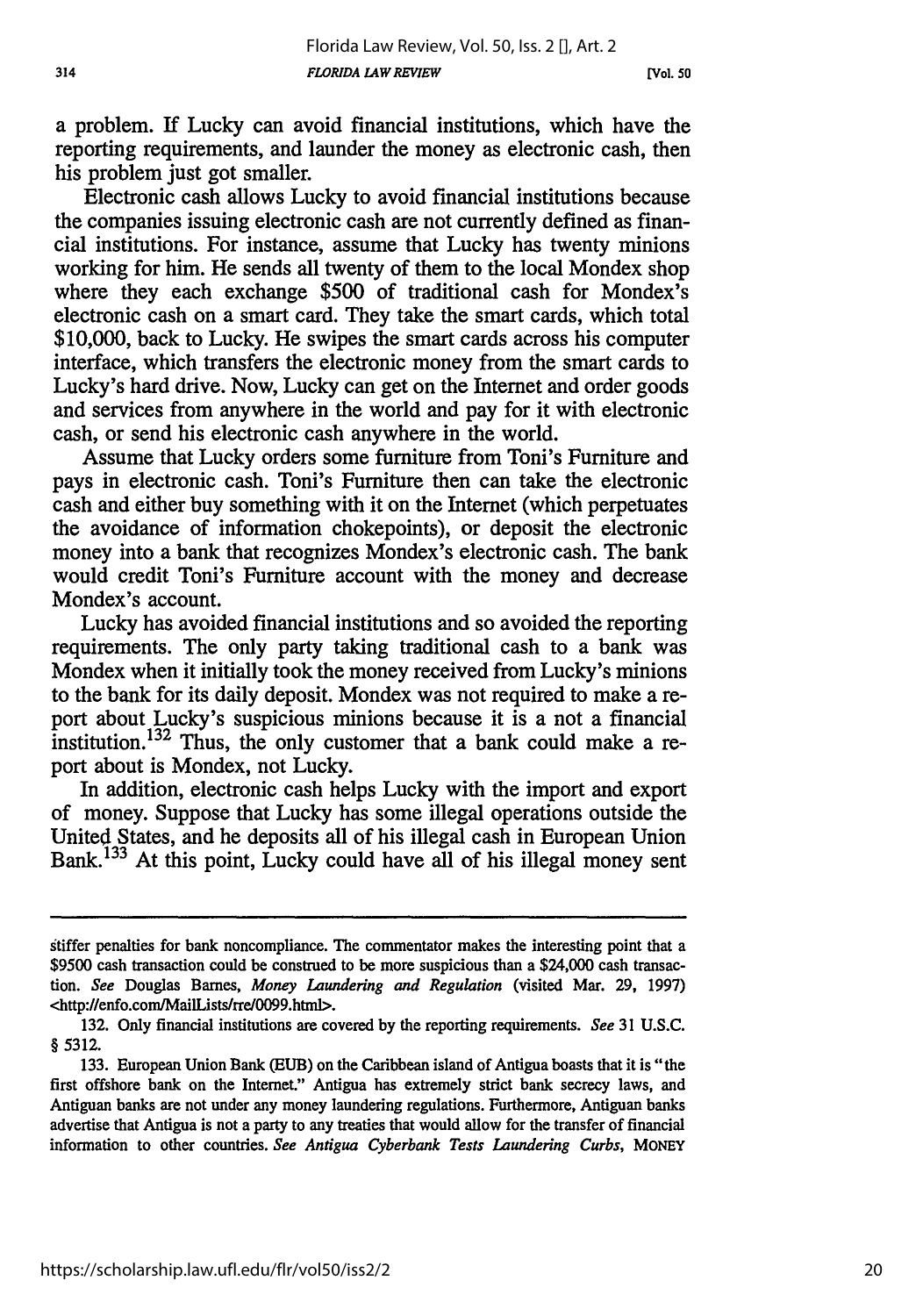19981

315

to his computer's hard drive and move it anywhere.<sup>134</sup> Smart cards help, too. If Lucky smuggled more than **\$10,000** cash across United States borders, or structured around this amount, he would violate reporting requirements and getting the money across the border would have risks.<sup>135</sup> Last year, the government confiscated \$200 million in cash from people illegally trying to enter or leave the country.<sup>136</sup> On the other hand, if Lucky took smart cards across the border, he would be successful.<sup>137</sup> The Customs Service's money-sniffing canines would be ineffective against plastic smart cards.<sup>138</sup> Smart cards also would be less bulky to smuggle than currency. At any rate, because smart cards are not currently defined as monetary instruments, Lucky would not have to report the cards even if their value exceeded **\$** 10,000.139

The Internet also can facilitate money laundering **by** allowing Lucky to set up a front company on the Internet. This company holds itself out as a supplier of information services. The criminal uses the company as

**LAUNDERING ALERT,** June 1, 1996, *available in* 1996 WL 8687227. *See generally European Union Bank information page* (visited Apr. 2, 1997) <http://www.eubank.ag/-eub/abouteub.htm>. 134. The Director of FinCEN has also posed a hypothetical:

Suppose my Internet user is a narcotics trafficker or an agent for any gang of sophisticated criminals. Consider the invoices the trafficker might pay, the supplies he might order and the transactions he might accomplish if, for instance, he could download an unlimited amount of cash from a smart card to a computer, and then transmit those funds to other smart cards in locations around the world-all anonymously, all without an audit trail, all in a matter of seconds, and all without the need to resort to a traditional financial institution.

FY97 Treasury, Postal Service Appropriations Before the Subcomm. on Treasury, Postal Service & General Government, Committee on Appropriations, U.S. Senate, Apr. 17, 1996, *available in* 1996 WL 10162336 (statement of Stanley Morris, Director, Financial Crimes Enforcement Network) [hereinafter Morris Statement].

135. *See* 31 U.S.C. § 5316 (illegal to import/export \$10 thousand or more in any monetary form); 2 WELLING **ET AL.,** *supra* note 126, § 18.4 (1998) (§ 5316 only requires reports for physical movements of money). Thus, computer transfers of currency would not be covered. *See id.*

136. *See Feds Hype Electronic Commerce at Meeting of Treasury Heavies,* **REPORT ON SMART CARDS,** Oct. 7, 1996, *available in* 1996 WL 15842151.

137. *See* Browning, *supra* note **32** (quoting Robert E. Rubin, Treasury Secretary, "'[w]e are concerned about the use of electronic transfer of value for cross-border money laundering or cross-border tax evasion"').

138. *See Feds Hype Electronic Commerce at Meeting of Treasury Heavies, supra* note 136. For an interesting discussion of canines, their detection capabilities, and currency, see Andy **G.** Rickman, Note, *Currency Contamination and Drug-Sniffing Canines: Should Any Evidentiary Value Be Attached to a Dog's Alert on Cash?,* 85 KY. **LJ.** 199 (1997).

139. *See E-Money Laundering Gets State Department Attention, supra* note **27.**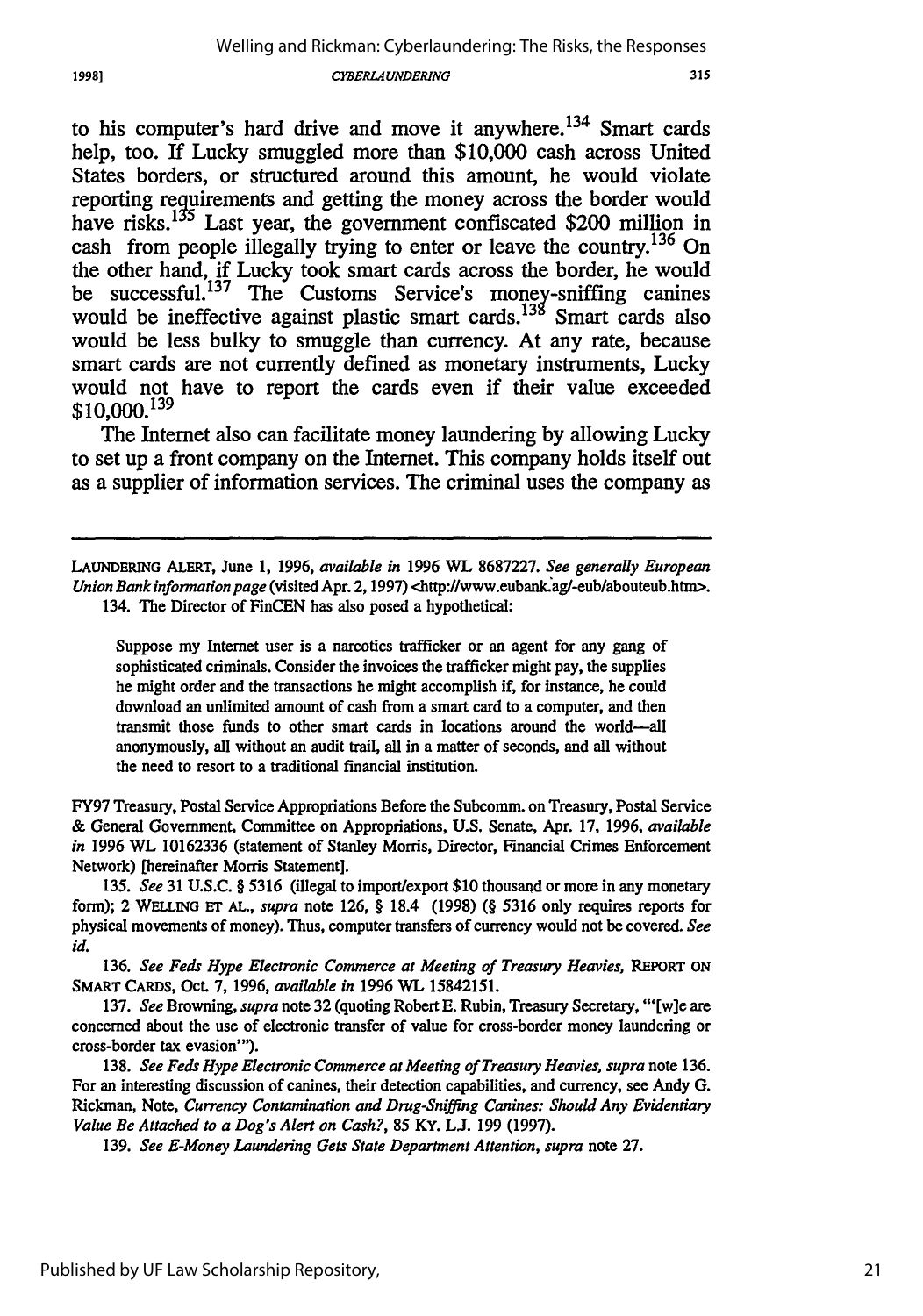a clearinghouse for illegally obtained funds.<sup>140</sup> Currently, cyberlaunderers using this approach are susceptible to detection when they attempt to convert their electronic money into traditional cash.<sup>141</sup> However, there will come a time when the electronic cash will never return to the traditional banking system as more goods and services become available for purchase on the Internet. <sup>142</sup>

## V. THE GOVERNMENT'S **RESPONSE** TO CYBERLAUNDERING

With electronic cash developing, the government is anticipating changes in money laundering.<sup>143</sup> Regulators are under pressure with the current growth of cyberspace financial activities to come up with a plan to combat cyberlaundering.<sup>144</sup> FinCEN believes that less than one percent of suspected computerized money laundering is prosecut- ed.<sup>145</sup>

To understand what laws are needed, the various interests at stake should be examined.  $146$ 

# *A. Competing Interests*

Electronic cash is still in the developmental stages.  $147$  Many electronic payment systems are being designed; only a few systems make it beyond the field-test stage.<sup>148</sup> However, many corporations and banks are planning to offer electronic products.<sup>149</sup> At the design stage, these companies will make decisions about cost, security, and anonymity 150 because there are no uniform standards for electronic

*144. See id.*

*<sup>140.</sup> See* Atkinson, *supra* note 110 (quoting Dr. James Backhouse of the London School of Economics).

<sup>141.</sup> *See id.*

<sup>142.</sup> *See id.*

<sup>143.</sup> *See* TOWARD ELECTRONIC MONEY, *supra* note 11. The government's anticipation of new issues was the impetus for the simulated exercises described in *supra* note 2.

<sup>145.</sup> *See Internet Aids Money Laundering Fraud Expert, supra* note 113.

*<sup>146.</sup> See* TOWARD ELECTRONIC MONEY, *supra* note 11, at **28.** One way FinCEN is trying to determine the various interests at stake and the impact of electronic cash on money laundering is by holding conferences and simulated exercises. The authors attended simulated exercises conducted by RAND in the spring of 1997. These simulations are described in Ann Davis, *Concerns Rise on Laundering Money On-Line,* **WALL ST.** J., Mar. 17, 1997, *available in* 1997 WL-WSJ 2413155.

<sup>147.</sup> *See* Froomkin, *supra* note **28,** at 454.

<sup>148.</sup> *See id.*

<sup>149.</sup> *See* Wines, *supra* note 24; Froomkin, *supra* note **28,** at 454.

<sup>150.</sup> *See* Froomkin, *supra* note 28, at 454.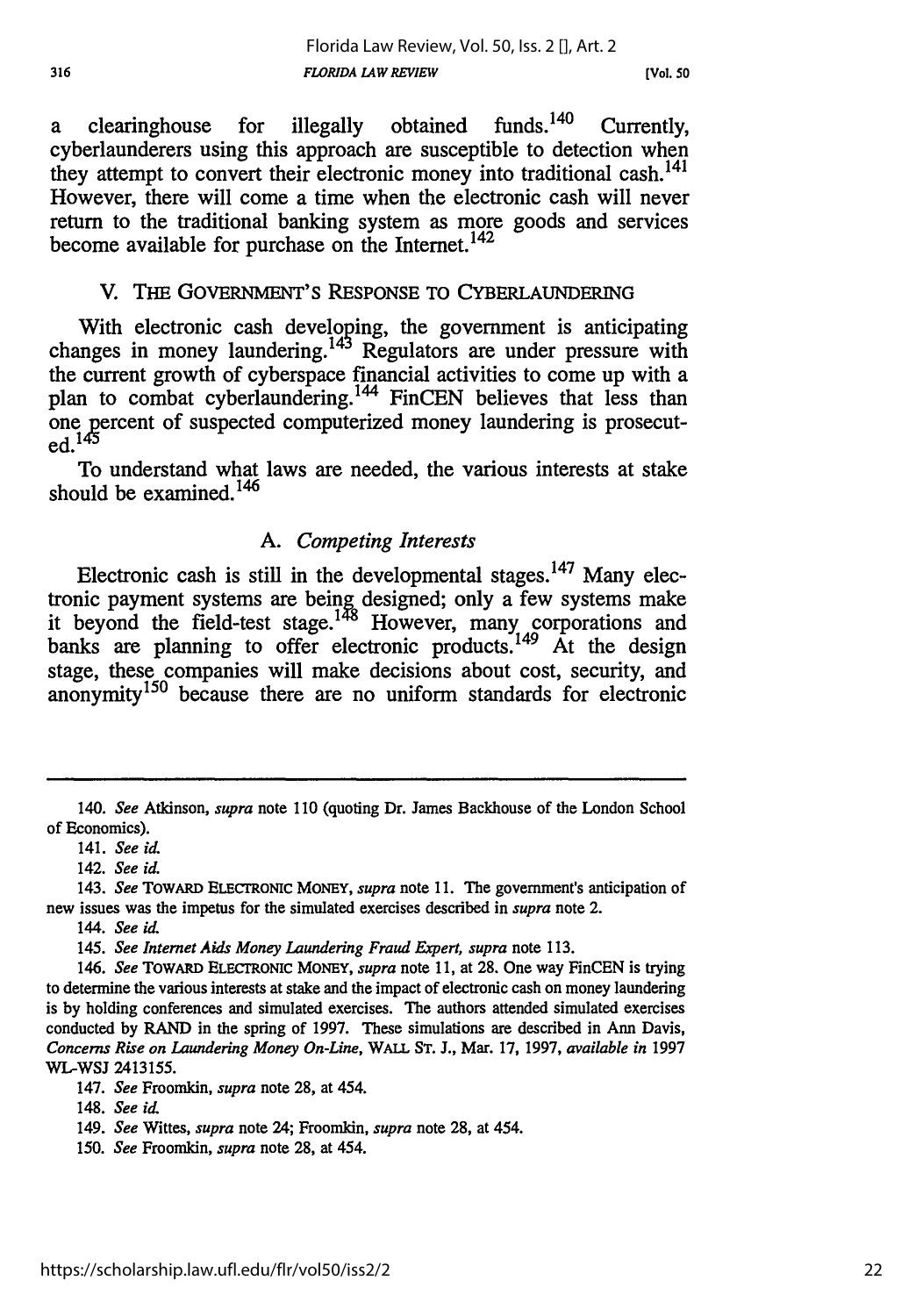317

cash. 151 The attractiveness of these systems to money launderers will depend on the features chosen.<sup>152</sup>

Electronic cash providers will design their systems to maximize customer acceptance and minimize fraud.<sup>153</sup> The government can influence the designs of these systems.<sup>154</sup> The government's goal is "[t]o try to nudge the industry in a direction that does not mandate any new regulatory scheme."<sup>155</sup> For competitive reasons, banks want electronic cash issuers to be placed under the same recordkeeping requirements as banks.<sup>156</sup>

Privacy interests of consumers and merchants often will conflict with the government's interest in obtaining information to prevent money laundering.<sup>157</sup> If the government begins regulations too soon, it risks stifling innovation and hurting **U.S.** businesses' ability to compete in a global market. 158 For this reason, many experts believe it is too early for the government to intervene.<sup>159</sup>

151. *See* id,

*152. See* FATF REPORT, *supra* 14.

153. *See id.,* app., at 9.

154. *See id.* Thomas Feegel of First Virtual Holdings, Inc., an on-line financial service provider, stated that it was essential for government to be involved in the developmental stages in order to send a message to would-be money launderers.

155. Ann Davis, *Rules of the Game: On-Line Money-Laundering Sets the Regulators Abuzz,* WALL **ST. J.** (Europe), Mar. 18, 1997, *available* in 1997 **WL-WSJE** 3808229..

156. *See Internet Gives "Cash Tracking" Concerns to Task Force,* **TELECOMWORLDWiRE,** Mar. 20, 1997, *available in* 1997 **WL** 10056245; Davis, *supra* note 155 (uniform regulations are needed).

157. *See Exploring the World of Cyberpayments, supra* note **7,** at **17-18;** TOWARD ELECTRONIC MONEY, *supra* note 11, at vi (stating that law enforcement's interest in obtaining information often conflicts with consumers' privacy interests).

158. *See Exploring the World of Cyberpayments, supra* note 7, at vi. Alan Greenspan, Chairman of the Board of Governors of the Federal Reserve System, believes that the private sector should be allowed to solve any problems that develop in the electronic payment system area. Greenspan stated that, "[i]f we wish to foster financial innovation, we must be careful not to impose rules that inhibit it." *Feds Hype Electronic Commerce at Meeting of Treasury Heavies, supra* note 136.

159. Dr. Alan Westin has stated that it is too early to legislate in the areas of smart cards and Internet commerce. *See* Testimony of Dr. Alan F. Weston, Professor of Public Law and Government, Columbia University, and publisher of *Privacy & American Business,* Before the Subcomm. On Domestic and International Monetary Policy of the Committee on Banking and Financial Services, U.S. House of Representatives, Washington, D.C. (June 11, 1996), *available in* 1996 WL 316039 [hereinafter Westin Testimony]. According to Westin, Congress should monitor the advances of new technology in the financial services field. *See id.* In addition to Westin, Ira Magaziner, a top White House aide who heads a task force that is writing a proposed policy paper on electronic commerce, and Christina Vamey, a Federal Trade Commissioner, have urged the federal government to proceed with caution regarding Internet regulation. *See* Mitch Wagner, *Feds Lean Toward Minimal Electronic-Commerce Regulations,* COMPuTERWORLD, Mar. 24, 1997, *available in* 1997 WL 7733567. Magaziner spoke at the Seventh Conference on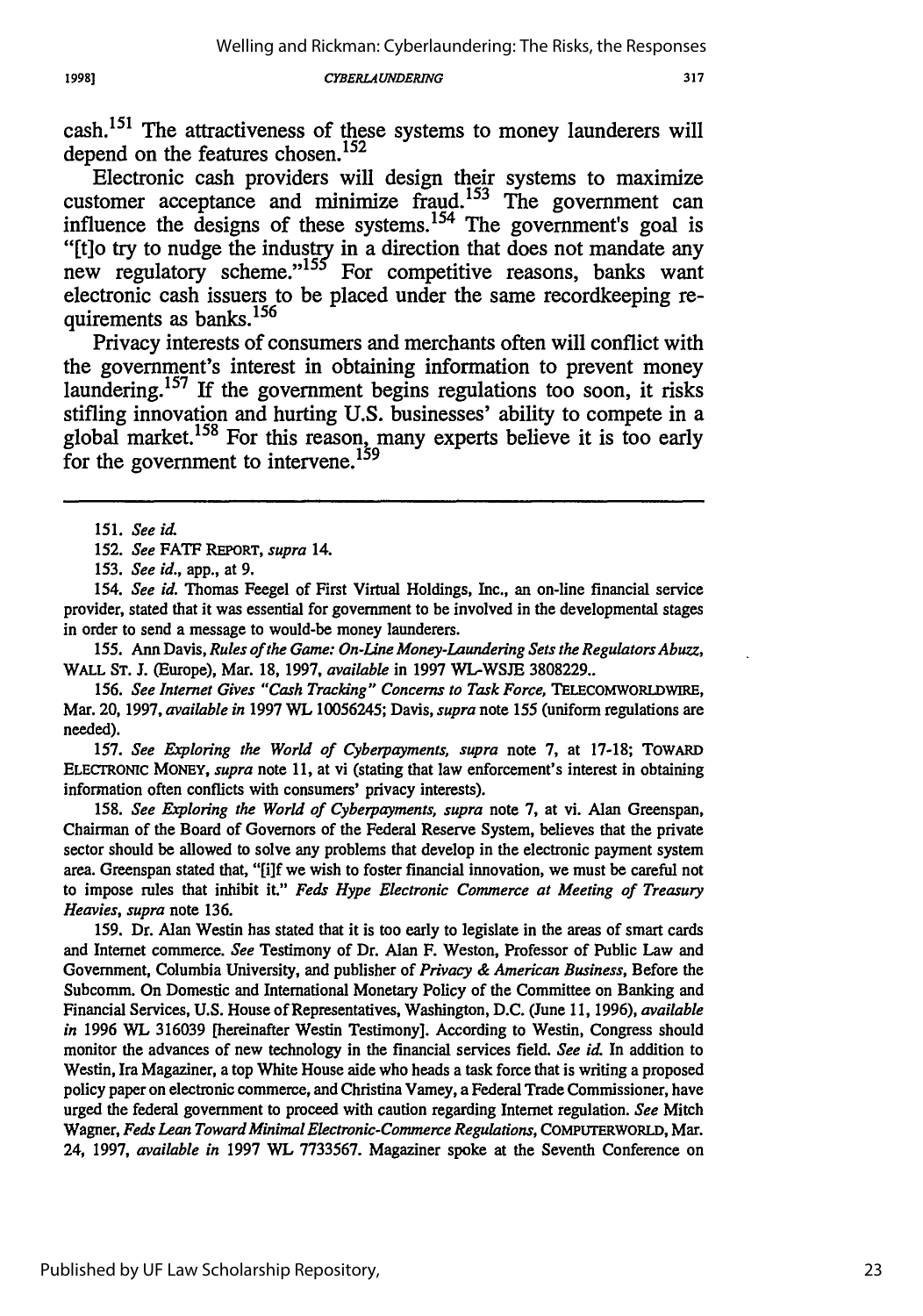One of the government's main interests is in having an audit trail on electronic cash that can be followed. The critical difference between electronic cash and other payment systems (checks, credit and debit cards, wire transfers, cash) is that the other systems leave an audit trail, whereas electronic cash can be configured to leave an audit trail or not. Currently, they are designed not to generate a trail.<sup>160</sup> David Chaum. founder of DigiCash, Inc., stated that his corporation has received multiple requests from people wanting to change their offshore bank accounts to electronic money<sup>161</sup> because DigiCash does not leave an **audit** trail. <sup>162</sup>

# *B. The Audit Trail*

The audit trail is the key.<sup>163</sup> Reconstructing the transactions is essential to any investigation and prosecution. Congress recognized this and so mandated creation of a paper trail for cash through a series of reporting requirements. Similarly, the reporting and record keeping requirements for wire transfers<sup>164</sup> recognize the importance of reconstructing the sequence of transactions. For electronic cash, systems can be engineered to create a trail or **not.165** Smart cards can allow the tracking and recording of almost every payment a person makes and

160. *See* Atkinson, *supra* note 110.

Computers, Freedom and Privacy. *See ia* Likewise, Alan Greenspan, Chairman of the Board of Governors of the Federal Reserve System, stated that the smart-card industry should be selfregulated, allowing government regulations to serve only as gap-fillers for the private sector. *See Feds Hype Electronic Commerce at Meeting of Treasury Heavies, supra* note 136; Browning *supra* note 32 (paraphrasing Greenspan as saying that the government should not interfere with the development of electronic money). Greenspan went on to say that, "[c]onsumers and merchants, not governments, will ultimately determine what new products are successful in the market place.... Government action can retard progress, but almost certainly cannot ensure it." *Feds Hype Electronic Commerce at Meeting of Treasury Heavies, supra* note 136. Similarly, Ian J. Macfarlane, Chairman of the Reserve Bank of Australia, stated that we should view smart cards as travelers' checks as opposed to currency. Therefore, regulating the cards would not be appropriate for the Reserve Bank. *See* Browning, *supra* note 32.

<sup>161.</sup> *See* Davis, *supra* note 155. Chaum added that his company always declined such requests. *See id.*

<sup>162.</sup> *See id.* DigiCash's system has one-way privacy in that "the system only records the origin of money that comes in, not the path of money when it goes out." *See id.*

<sup>163.</sup> *See Unaccountable for Their Actions,* SMART **CARD** BULL., June **1,** 1996, *available in* 1996 WL 9677143 ("[t]he issue of whether or not smart cards should have an audit trail lies at the heart of the electronic purse debate"). Former head of the FBI national computer crimes squad, James Settle, stated that following the money trail resolves many crimes. *See* Wittes, *supra* note 24.

*<sup>164.</sup> See* 31 C.F.R. § 103.33.

<sup>165.</sup> *See* Froomkin, *supra* note **28,** at 473.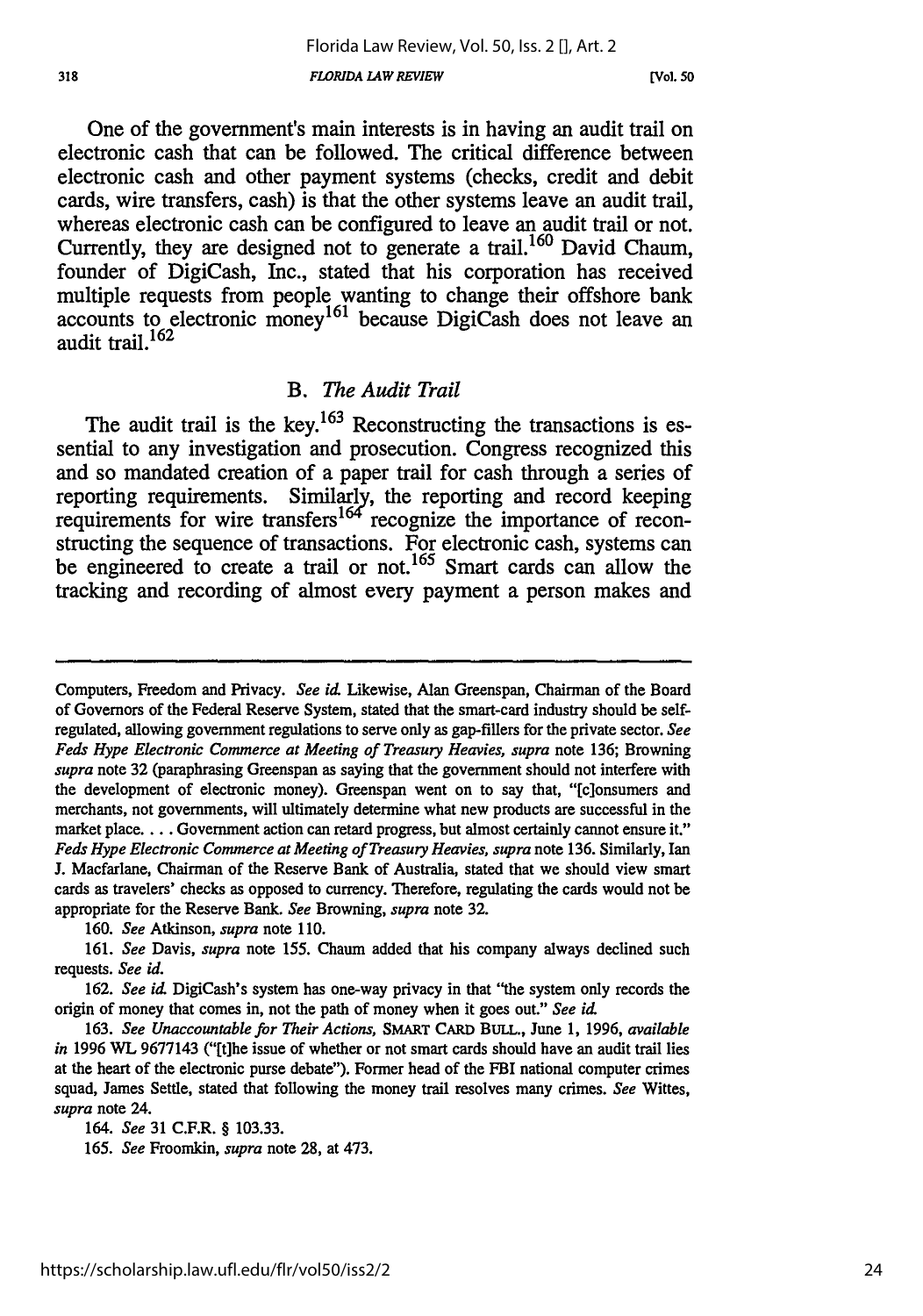generate extensive audit trails.<sup>166</sup> The government should require the issuers to design the electronic cash systems to create an audit trail, even if is more expensive.<sup>167</sup>

Besides an audit trail, two other suggestions minimize the benefits of electronic cash to laundering. The first is low value limits. Technology exists to allow unlimited value to be carried on a smart card.<sup>168</sup> But the value carried on a smart card or on the Internet can also be limited. So called micropayments, where Internet merchants receive small amounts for their merchandise, are not a major concern<sup>169</sup> Laundering money with electronic cash will not be economically feasible for criminals if they are limited to small amounts.  $170$ 

The second approach to minimize laundering through electronic cash is to limit the number of peer-to-peer transactions that can be done before the electronic cash has to be encashed back through an intermediary company such as a financial institution or electronic cash issu $er.$ <sup>171</sup> Peer-to-peer transactions make electronic money almost a cash equivalent. Tracking it is more difficult if, once launched, electronic cash never has to pass through any potential information chokepoint again.

Some private sector electronic cash proponents argue that electronic cash can actually reduce money laundering rather than increase it.<sup>172</sup> Their argument relies on the assumption that eventually electronic money will replace traditional cash as the dominant form of payment.<sup>173</sup> They argue that properly designed electronic cash, i.e., electronic cash systems that create a trail and are limited to low dollar amounts, could be the solution to money laundering problems.<sup>174</sup>

168. *See id.*

174. *See id.*

19981

<sup>166.</sup> *See* **TOWARD** ELECTRONIc **MONEY,** *supra* note **11,** at **19-21.** Electronic cash can be as fungible as traditional cash and not leave a paper trail depending upon its development. *See id.* at **27;** Froomkin, *supra* note **28,** at 453 (electronic or digital cash can leave a detailed audit trail or provide more anonymity than cash).

<sup>167.</sup> Suggestions for combating the money laundering potential of smart cards include forcing issuers and developers to design the cards to leave an audit trail. *See* TOWARD **ELEC-TRONIC** MONEY, *supra* note 11, at **28.** Results from other countries show a low criminal interest when smart cards leave audit trails. *Id*

<sup>169.</sup> One commentator downplayed the role of the Mondex card in money laundering schemes, suggesting that Mondex cards probably were going to be limited to \$500 per card. *See* Froomkin, *supra* note **28,** at 475.

<sup>170.</sup> *See id.* CyberCash has limited its micropayments to \$10.

<sup>171.</sup> *See* FATF **REPORT,** *supra* note 14, app., at **6.**

<sup>172.</sup> *See* Browning, *supra* note **32.**

<sup>173.</sup> *See id.*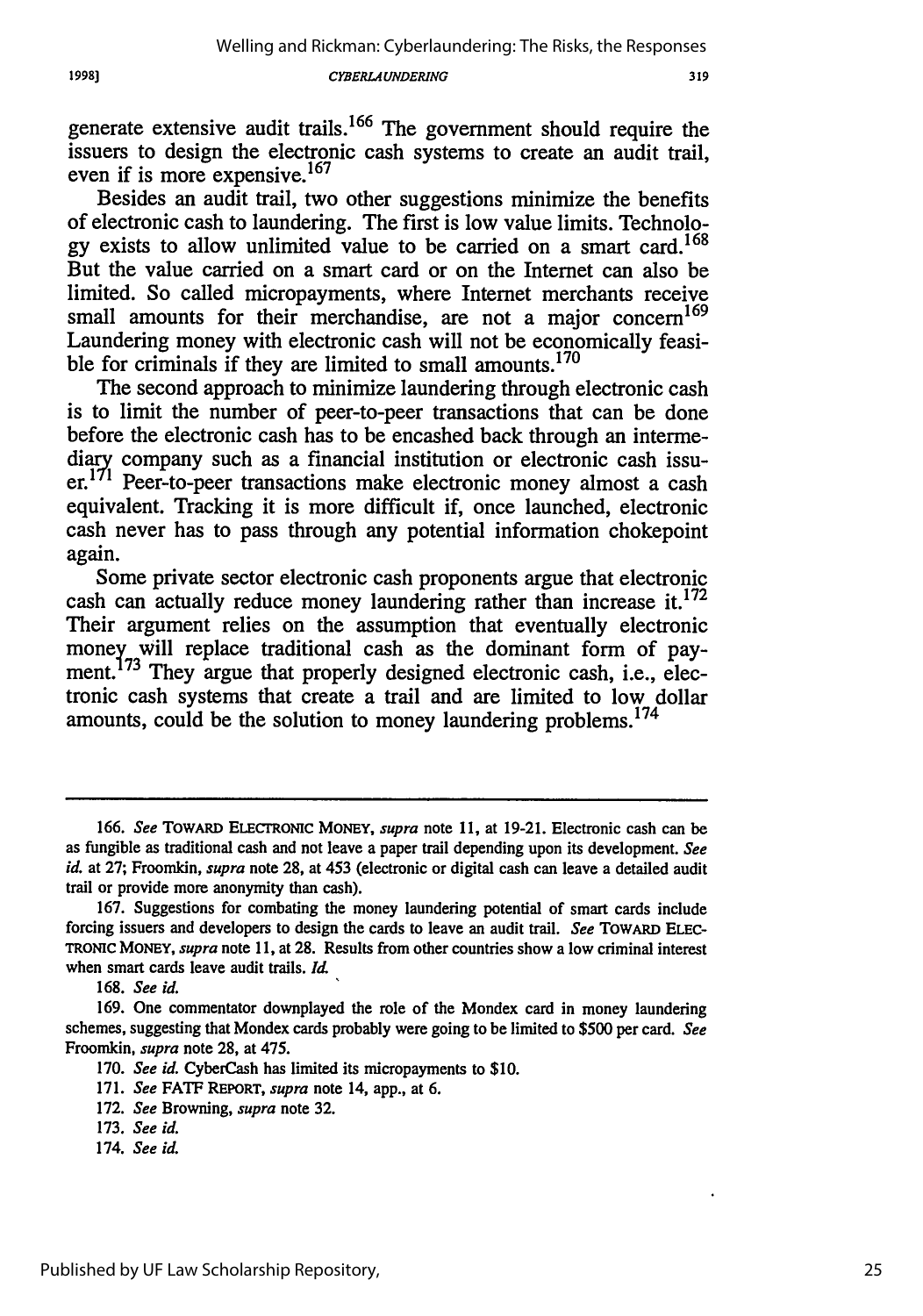*[Vol. 50*

These suggestions limits on the value of smart cards and computer accounts and limits on the number of peer-to-peer transfers before the electronic cash must go through a chokepoint—are helpful, but they are no substitute for an audit trail. Components of a working audit trail are a trail that exists, a trail that is readable, and a trail that is followable.

# *1. Creating the Trail. Information Chokepoints*

"Our primary focus has been on banks as the linchpin of any effective anti-money-laundering strategy... If technology permits anonymous transactions outside the regulated banking sector, our efforts to make money-laundering<br>riskier and costlier may go out the door."<sup>175</sup>

The government must be able to trace transfers of value to detect and prosecute money laundering. 176 The Bank Secrecy Act (BSA) is the set of laws that makes cash traceable. The BSA requires financial institutions, consumers, and businesses to provide data that enable law enforcement to track money.<sup>177</sup> The government relies on financial institutions as information "chokepoints."<sup>178</sup> Chokepoints are intervals or portals through which funds must pass and be recorded.<sup>179</sup> The BSA ensures that financial institutions maintain a paper trail on cash that the government can follow.  $180$ 

Whether the BSA will apply to electronic cash depends on whether the issuers and products meet the BSA's definitions.<sup>181</sup> Regardless of whether the BSA is modified to apply to electronic cash, though, electronic cash systems should be designed to create an audit trail. As noted above, just changing the BSA to apply to electronic cash may not be effective because electronic cash does not depend as heavily on entry into the traditional financial system. The BSA was designed for cash, and merely extending it to electronic cash is not a complete solution.

179. *See Exploring the World of Cyberpayments, supra* note 7, at 16; TOWARD ELECTRONIC MONEY, *supra* note 11, at 28 (chokepoints are checkpoints through which cash must pass).

**180.** *See* TOWARD ELECTRONIC MONEY, *supra* note 11, at 28.

**181.** *See id.;* FATF **REPORT,** *supra* note 14, app., at 4 (definitions will play a key role in the regulation of electronic payment systems). Definitions are in 31 **U.S.C.** § 5312.

<sup>175.</sup> Davis, *supra* note 155 (quoting Stanley Morris).

**<sup>176.</sup>** *See Exploring the World of Cyberpayments, supra* note 7, at 4.

**<sup>177.</sup>** *See* TOWARD ELECTRONIC MONEY, *supra* note 11, at **28.**

<sup>178.</sup> *See* FATF REPORT, *supra* note 14, app., at 4; *see also* TOWARD ELECTRONIC MONEY, *supra* note 11, at 28 (law enforcement relies on financial institutions to provide crucial information to help in the detection of money laundering); *Exploring the World of Cyberpayments, supra* note 7, at 16 (law enforcement needs banks to provide data in order to fight money laundering).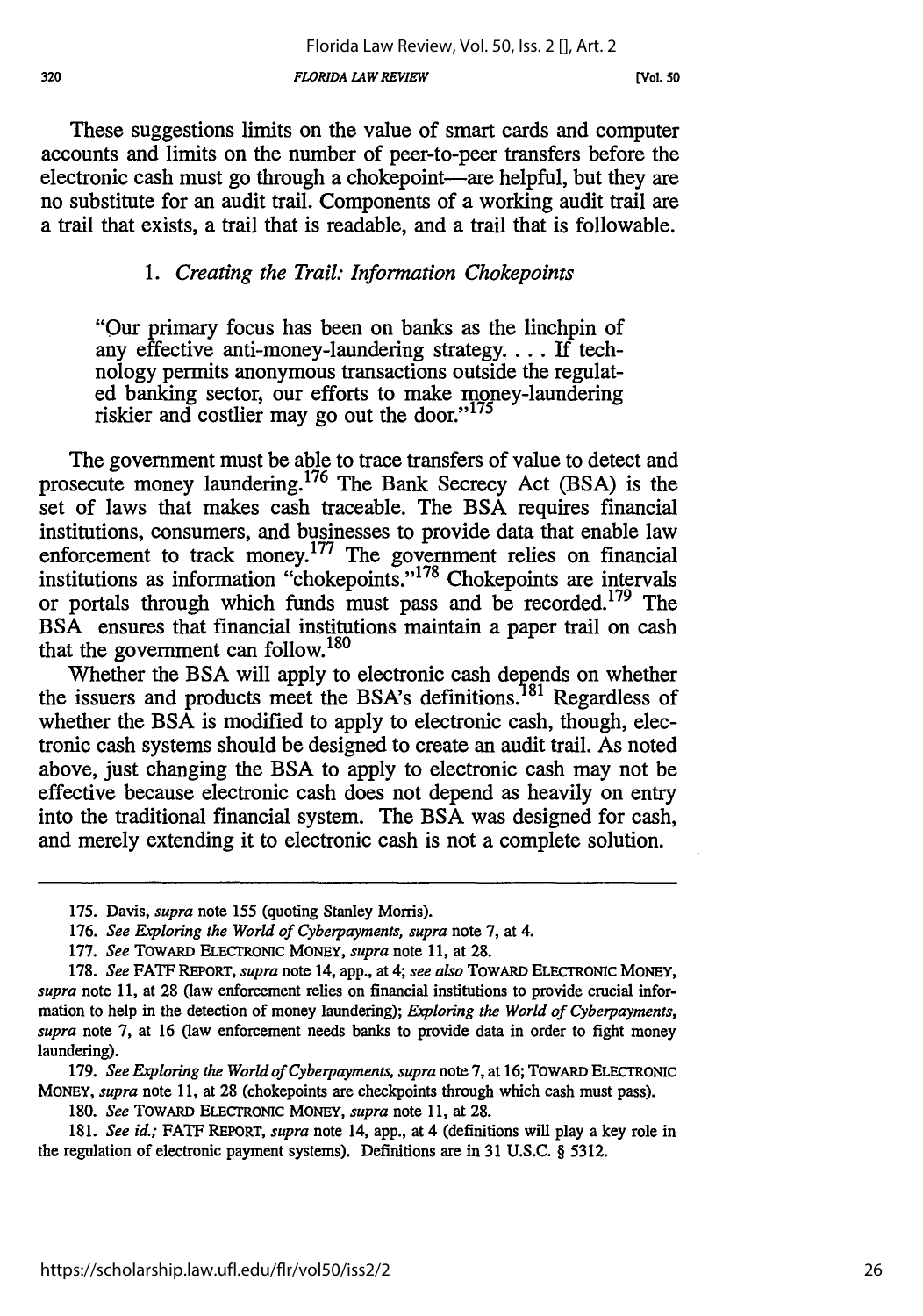**If** money laundering is not detected in the placement phase, then electronic payment systems can make it almost impossible to catch cyberlaunderers. 182 Currently, tracking even large wholesale transfers of value **by** banks over wire networks is difficult. 183 Controlling laundering becomes even more difficult when any consumer with access to a computer or telephone can transfer funds instantly all over the world.<sup>184</sup>

## *2. Reading the Trail: Cryptography*

[E]ncryption **...** is simply a code that can prevent people from understanding what you're saying and what you're communicating, but it is a terribly sophisticated technological device.<sup>185</sup>

Encryption is one of the most important aspects of electronic cash. 186 Encryption protects consumer privacy and electronic commerce **by** preventing electronically stored value from being intercepted, stolen, and counterfeited.<sup>187</sup> But encryption likewise could help laundering. 188 Some encryption devices are almost undecipherable and could help facilitate criminal activities.<sup>189</sup> Cryptographic technology allows an Internet user to send anonymous messages.190 Encryption software could make it almost impossible for the government to trace financial transactions.<sup>191</sup> According to the American Bankers

19981

<sup>182.</sup> This is due to the amount of layering and integrating that is possible with high-speed computer applications. See INFORMATION TECHNOLOGIES, *supra* note 24.

<sup>183.</sup> *See Exploring the World of Cyberpayments, supra* note 7, at 16. Wholesale electronic transfers of funds among banks is an everyday practice around the world. *See* INFORMATION TECHNOLOGIES, *supra* note 24. However, these transfers are backed by some form of legal tender. *See Exploring the World of Cyberpayments, supra* note 7, at 22.

<sup>184.</sup> *See Exploring the World of Cyberpayments, supra* note 7, at 16.

<sup>185.</sup> eno Address, *supra* note 1, at 576, 578.

<sup>186.</sup> *See* TOwARD ELECrRONIc MONEY, *supra* note 11, at 20; *Exploring the World of Cyberpayments, supra* note 7, at 11 (encryption prevents electronically stored value from being stolen).

<sup>187.</sup> *See* Westin Testimony, *supra* note 159, at 470; *Fxploring the World of Cyberpayments, supra* note 7, at 11.

<sup>188.</sup> *See* Westin, *supra* note 123, at 485; TOWARD ELECTRONIC MONY, *supra* note 11, at 30 (private sector's new innovative encryption technology could cause law enforcement some problems).

<sup>189.</sup> *See* TOWARD ELECTRONIC MONEY, *supra* note 11, at 30; Reno Address, *supra* note 1, at 579 (United States supports export controls over undecipherable cryptography for national security reasons).

<sup>190.</sup> *See* Froonkin, *supra* note 28, at 414.

<sup>191.</sup> *See* Westin, *supra* note 123, at 486.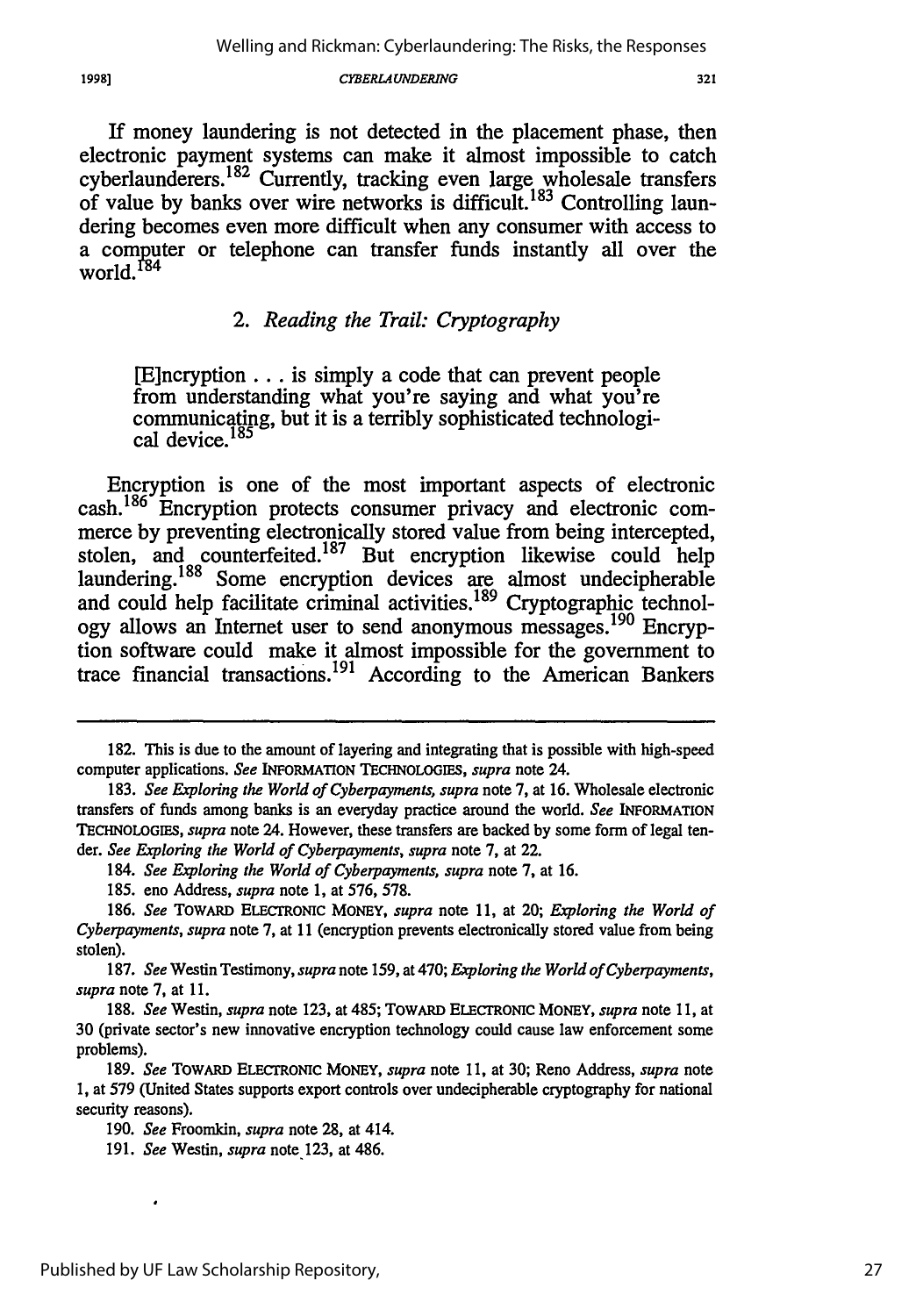*FLORIDA LAW REVIEW*

Association, "military-grade cryptography plus anonymous re-mailers plus fully anonymous digital cash plus bad guys equals perfect<br>crimes."<sup>192</sup>

Encryption is a technical and complicated mathematical subject. <sup>193</sup> Encryption techniques are based on formulas that substitute a symbol for the true letter, number, or symbol being communicated.<sup>194</sup> The specific formula, called the "key," is used to code or encrypt a message.<sup>195</sup> If a person knows the key, he or she can unlock or decrypt the code.<sup>196</sup> Strong encryption techniques allow businesses and consumers in the digital world to have confidence that the information they are sending is secure.<sup>197</sup> The private sector is building stronger and better encryption devices into their systems to ensure reliability and authenticity.<sup>198</sup> DigiCash's encryption is so powerful that it cannot keep track of how its customers spend their money.199 Technology like this creates problems for the government, which needs to be able to decrypt these messages when criminal activity is suspected.200

Powerful home computers make banks susceptible to financial crime.<sup>201</sup> Thus, banks have been developing strong security systems that will protect users on the Internet. $202$  Strong security systems that protect data also can make it harder to gather the information necessary to detect money laundering. $203$ 

Encryption technology customarily has been developed **by** the military.204 However, software developers now can write almost impene-

193. *See Exploring the World of Cyberpayments, supra* note **7,** at 11. In smart card systems, the encryption lock is encoded and placed in the card's magnetic chip. *See* **id**

194. *See* TOWARD **ELECTRONIC** MONEY, *supra* note **11,** at 29-30.

195. *See id* at **30;** *Don't Tell It to the Spartans, THE* ECONOMIST, Feb. 18, 1995, *available in* 1995 WL 9568266 (noting that a "key" is the rules that allow a person to encode or decode the message).

196. *See* TOWARD ELECTRONIC MONEY, *supra* note **11,** at 30.

197. *See id.*

198. *See id; Net Profits, supra* note **8** (CommerceNet, a private company, **will** issue Mosaic with "public-key cryptography").

199. *See* Davis, *supra* note 155. DigiCash's system has one-way privacy in that "the system only records the origin of money that comes in, not the path of money when it goes out." *Id. 200. See* TOWARD **ELECITRONIC** MONEY, *supra* note 11, at 30.

201. *See id.*

202. *See id.*

203. *See* Wittes, *supra* note 24. Strong cryptography could allow money laundering to become even more profitable. *See id.;* Westin, *supra* note **123,** at 470 (stating that innovations in cryptography could hurt law enforcement).

*204. See* Benjamin Wittes, *The Year in Cyberlaw: The Rapid Development of the Internet Poses Intriguing New Legal Problems, as well as Possibilities, LEGAL TIMES 5 (1996).* 

**<sup>192.</sup>** Wittes, *supra* note 24, at **1** (quoting Kawika Daguio of the American Bankers Association).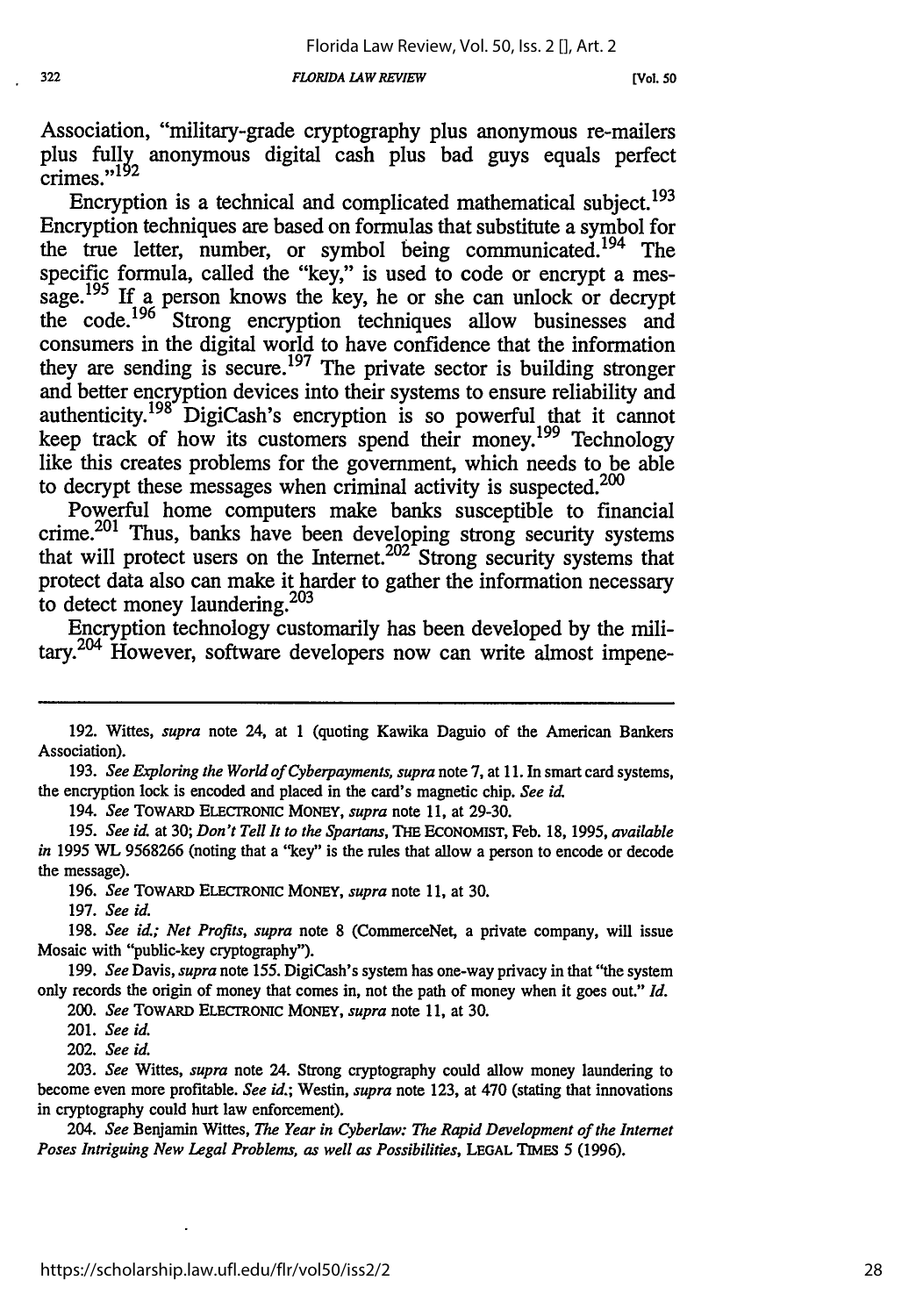trable codes with relatively ease.<sup>205</sup> The National Security Agency has released for commercial use the Clipper Chip, which is an encryption standard that gives the government an electronic back door to decrypt codes.<sup>206</sup> With court authorization, law enforcement could retrieve two escrowed codes that the government maintains in storage and decrypt the signals.<sup>207</sup> The government hopes to encourage private companies to use Clipper chips **by** buying Clipper products for government use. Thus, anyone wanting to do business with the government must be using Clipper products.<sup>208</sup> Industry does not like the Clipper plan because it removes private enterprise from the market by establishing a uniform encryption standard.<sup>209</sup>

The government's ability to control money laundering may depend on decisions made in the genesis of electronic payment systems. Setting up a "key" system will allow the government access to the information upon a showing of probable cause. **Of** course this approach would not expand government power but would only preserve the status quo.<sup>210</sup>

Some cryptographic algorithms are almost impenetrable and are more protected than currency.<sup>211</sup> Janet Reno stated that "our goal must be to encourage strong encryption for privacy in commerce [while] preserving law enforcement's ability to protect public safety and national security."<sup>212</sup> Encoding the cash where only the government or a

**207.** *See Wittes, The Year in Cyberlaw, supra* note 204.

**208.** *See id.*

*209. See id.* The Clinton Administration has started buying Clipper phones. *See* **id.**

210. *See* Reno Address, *supra* note **1,** at **577.**

**211.** David Chaum, who heads DigiCash, has made a series of mathematical algorithms and formulas that use encryption technology to make financial transactions untraceable. DigiCash's on-line payment system, "e-cash," is in the later stages of testing.

212. Reno Address, *supra* note **1,** at **577.** Reno also stated that,

Some suggest that the answer is simply better technology and more money for law enforcement. They say if law enforcement is given the money, it can decode even sophisticated 56-bit encryption. That's simply not true. Money aside, decoding a 56-bit key using current technology is so time consuming as to render the results useless to law enforcement. We estimate that even with the top of the line super-

<sup>205.</sup> *See id.*

*<sup>206.</sup> See id.* For a comprehensive examination of the issues surrounding the "Clipper Chip," see Anjali Singhal, *The Piracy of Privacy? A Fourth Amendment Analysis of Key Escrow Cryptography,* **7 STAN. L.** & POL'Y REV. **189 (1996);** Henry R. King, Note, *Big Brother, The Holding Company: A Review of Key-Escrow Encryption Technology,* 21 **RuTGERS COMPUTER** & **TEcH. L.J.** 224 **(1995);** Charlene L. Lu, Note, *Seeking Privacy in Wireless Communications:* Balancing the Right of Individual Privacy with the Need for Effective Law Enforcement, 17 HASTINGS **CoMm. & ENT. Li. 529 (1995);** Mark **I.** Koffsky, Comment, *Choppy Waters in the Surveillance Data Stream: The Clipper Scheme and the Particularity Clause,* **9 HIGH TECH. L.J.** 131 (1994).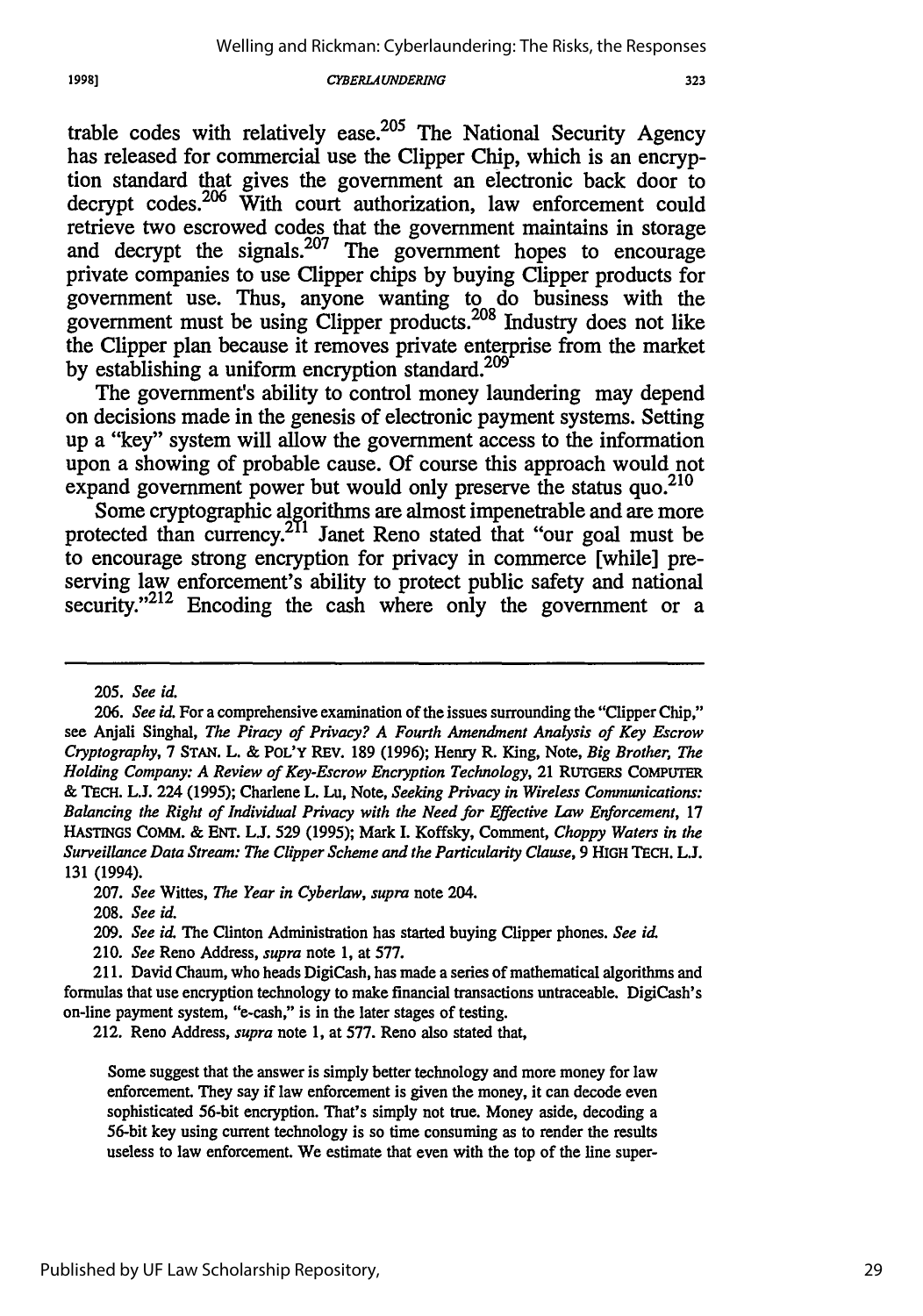**[Vol. 50**

trusted third party could read and understand it is one way to provide privacy and meet law enforcement's needs.<sup>213</sup> The government's right to use the information from this "clipperized cash" could have built-in safeguards to prevent abuse.<sup>214</sup> Janet Reno went on to state that,

A consensus is now emerging throughout much of the world that the best way to achieve this balance is by creating a system, otherwise known as Key Escrow, to entrust the encryption keys with a neutral third party—these keys, in effect, unlocking the code under certain circumstances. The government would then obtain the keys from the escrow agent to decrypt the data but only as part of a legally authorized and court-supervised investigation. We are not looking to expand federal power or to increase our authority to wiretap or to search. We look only to make existing law apply to new technology.<sup>215</sup>

Currently, a Key Management Infrastructure (KMI) has been proposed.216 With the permission of the court, the KMI would allow certain federal officials access to the "keys" that would decrypt messages that were encrypted by private sector technology.<sup>217</sup> The debate continues on this proposal.<sup>218</sup>

Encrypted data must be accessible by the government,  $219$  but it should only be accessible on a showing of probable cause. This would mean no change in the Fourth Amendment law beyond adjustments to accommodate new technology.

# *3. Following the Trail: International Cooperation*

The audit trail has to exist, it has to be readable, and ultimately it has to be followable. Electronic cash flows easily over borders, so following an audit trail on electronic cash demands international cooperation. Global economic integration benefits criminals as well as

computer, decoding a 56-bit key would take over a year and the evidence would be long gone. That's clearly too long.

*Id.* at 576-78.

213. *See* Froomkin, *supra* note 28, at 503.

214. *See id.*

215. Reno Address, *supra* note 1, at 577.

216. *See* TOWARD ELECTRONIC MONEY, *supra* note 11, at 30.

217. *See id.*

218. *See id.*

219. *See* Reno Address, *supra* note **1,** at 576; *Net Profits, supra* note 8 (noting that the federal government is discouraging encryption technology that cannot be tapped).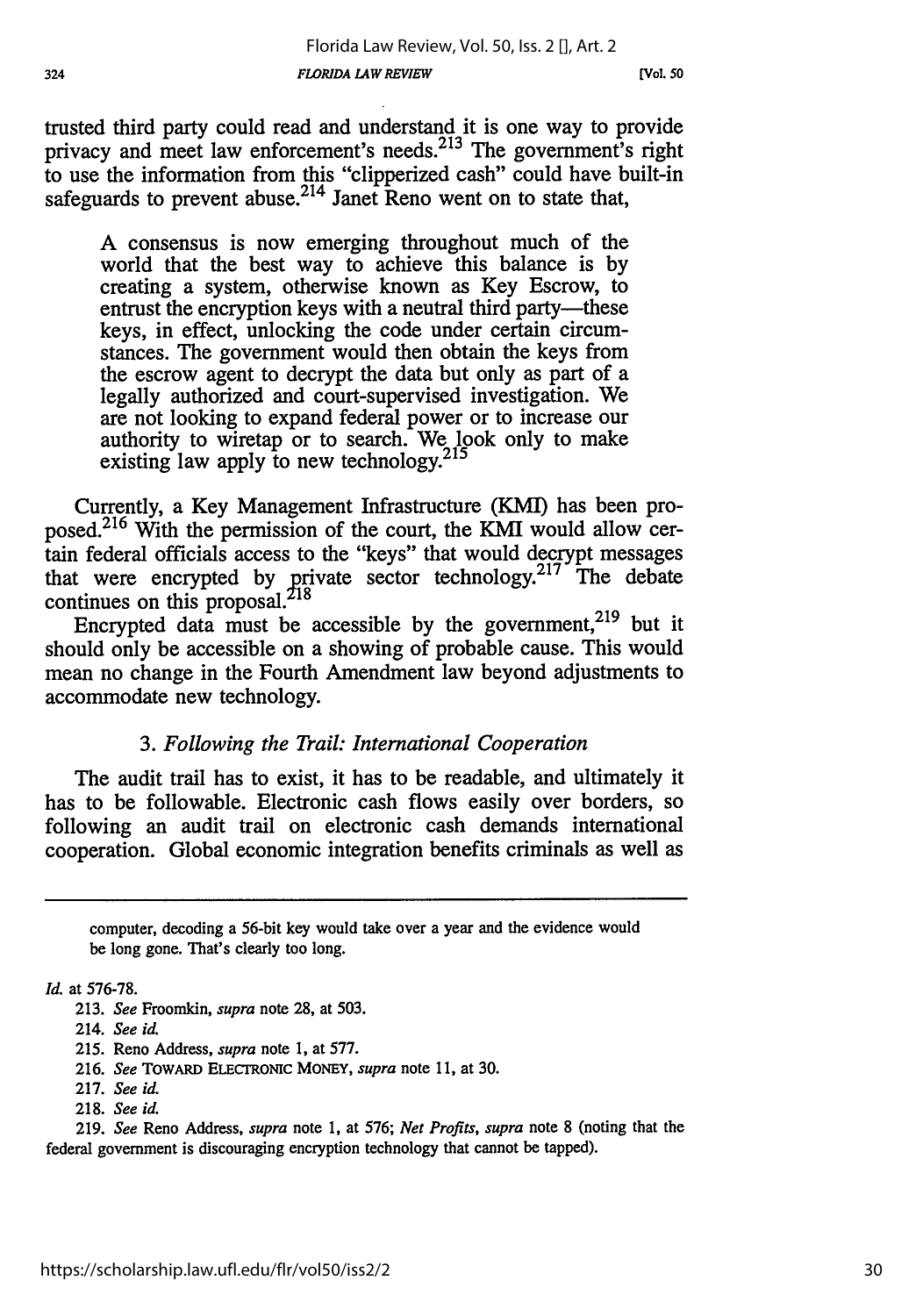legitimate business; $^{220}$  money can be laundered without regard for international borders.<sup>221</sup> Governments have to cooperate; global cooperation in fighting money laundering is essential.<sup>222</sup> The Internet allows anonymous international cash flows.223 The Internet and the global marketplace could allow money launderers to transfer funds to countries that have weak money laundering laws.224 FinCEN projects that cyberspace activities will allow billions of dollars to be transferred across national borders every year.<sup>225</sup>

One problem with international enforcement of money laundering measures is determining jurisdictional authority.<sup>226</sup> The current regulatory system is based on established geographic and financial

222. *See* **FINCEN** YEAR **END REVIEW** (1994); *E-Money Laundering Gets State Department Attention, supra* note **27.** Money laundering through electronic payment systems **by** drug traffickers and mafia organizations is one of the biggest problems that the Bureau for International Narcotics and Law Enforcement Affairs **(INL)** faces. **INL** is part of the United States Department of State. *See id. See also* TOWARD ELECIRONIC MONEY, *supra* note **11,** at 34. For an interesting discussion of how cultural differences in Thailand, China, and Taiwan may preclude effective anti-money laundering legislation, see Douglas Barnes, *Money Laundering and* Bank Regulation (visited Apr. 3, 1997) <http://www.enfo.com/ maillists/rre/0099.html>. Barnes, who attended the Fourth International Conference on Money Laundering, Forfeiture, Asset Recovery, Offshore Investments, the Pacific Rim and International Financial Crimes, stated that,

Chinese people (who are in the majority in Taiwan, and form an economically active minority in Thailand) are very cash-oriented; I vividly remember payday in Taiwan, with the boss sitting at a table piled with money, bundling up salaries for everyone. I'd come home at the end of each month with a giant wad of cash from my several different jobs. One could hardly imagine a better environment for money laundering than a society in which large quantities of cash change hands on a regular basis.

### *Id.*

**223.** *See Internet Aids Money Laundering Fraud Expert, supra* note **113;** Wittes, *supra* note 24 (stating that national borders are irrelevant on the Internet); *E-Money Laundering Gets State Department Attention, supra* note **27** (finding that the movement of large amounts of drugtainted money across international borders via electronic payment systems is one of the biggest problems facing law enforcement).

224. *See* FATF **REPORT,** *supra* note 14, app., at **7.** Money launderers have a tendency to move their operations to countries that have weak anti-money laundering laws. *See FINCEN* NEWS, U.S. **Dept.** Of Treasury, FATF REPORT HIGHLIGHTS MONEY LAUNDERING TRENDS, **Feb. 6, 1997** [hereinafter **FINCEN** HIGHLIGHTS].

225. *See* Hughes, *"Phantom" Cyberbanks, supra* note 124.

**226.** FATF REPORT, *supra* note 14, at **16.**

<sup>220.</sup> *See Noble Warns of Technological Progress as Boon to Laundering,* **MONEY** LAUNDERING ALERT, June **1, 1995,** *available in* **1995** WL **8353473.**

<sup>221.</sup> *See id.;* TOWARI) ELECTRoNIc MONEY, *supra* note **11,** at 34 (stating that many electronic payment systems operate beyond national boundaries).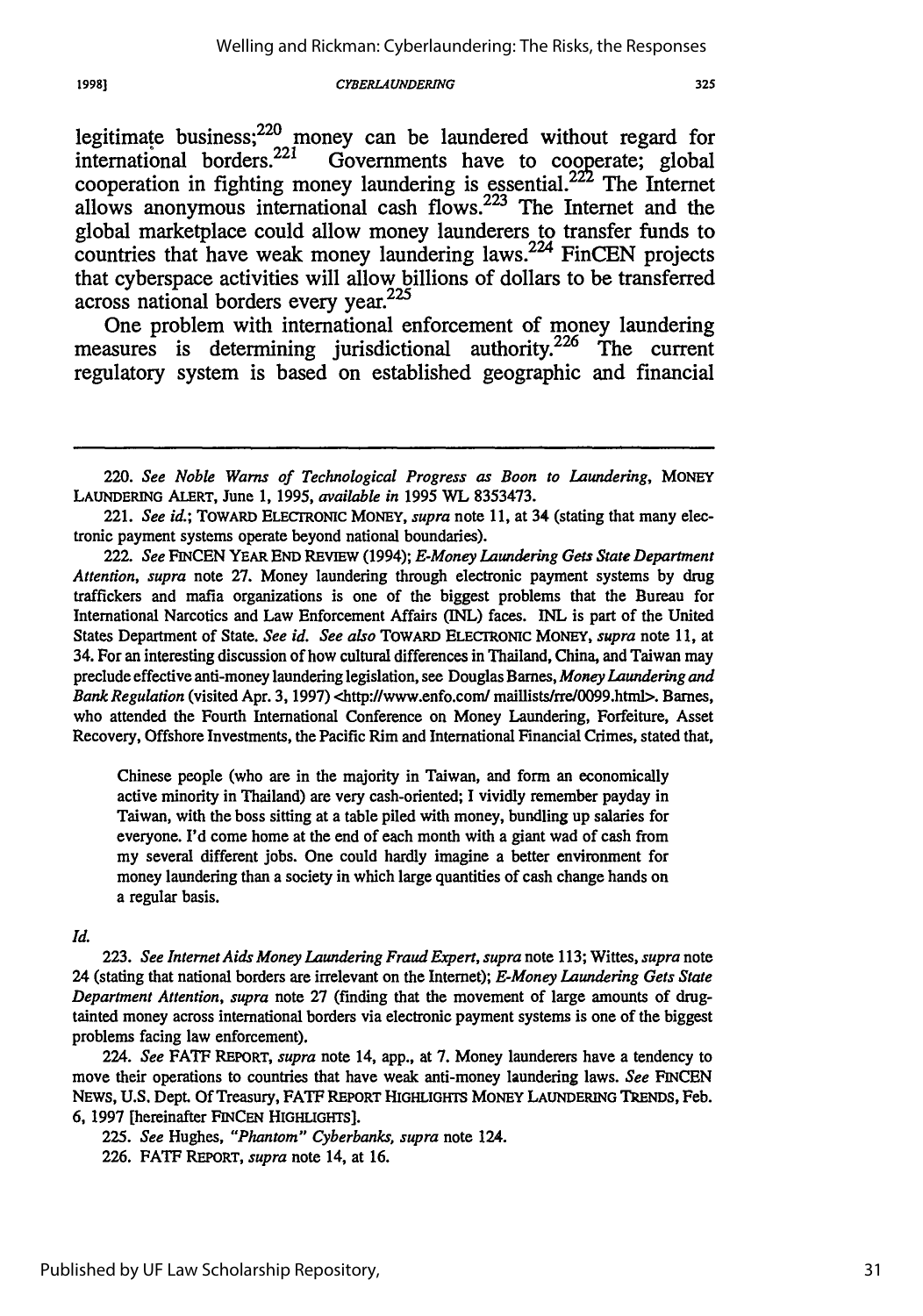boundaries. 227 Because international borders are less important with modem technology, global cooperation and coordination is necessary to fight money laundering.228 As long as one industrialized nation chooses not to regulate anonymizing technology, the Internet will allow everyone connected to have anonymous communications. <sup>229</sup>

The Financial Action Task Force (FATF) is a twenty-six nation organization formed to address the international problem of money laundering.<sup>230</sup> The primary purpose behind the 1996-97 FATF Typologies meeting at the Organization for Economic Co-operation and Development (OECD) was to start a dialogue between FATF members and international designers of electronic payment systems.<sup>231</sup> In an attempt to fully address the ramifications that those electronic payment systems could have on international money laundering, the FATF invited private-sector representatives and banking associations to its 1996 meet- $\frac{1}{2}$  **ing.**<sup>232</sup>

As to privacy concerns, the European Union (EU) approach poses a glitch for the United States. The (EU) has issued Directive 95/46/EC, which establishes protections for individual privacy that are not necessarily reciprocated by United States law.<sup>233</sup> The EU's Data Protection Directive states that if a company is outside of the **EU** and wants to transfer personal data regarding an **EU** citizen outside of the EU, then the company must satisfy one of the following requirements: (1) the country that will be receiving the information must have "adequate" privacy safeguards based on EU standards, or (2) the business must show that its procedures meet the EU's standards by other means.234 The Directive might prohibit EU member states from

**<sup>227.</sup>** *See E-Money Laundering Gets State Department Attention, supra* note **27;** FATF RE-PORT, *supra* note 14, at 16 (stating that jurisdictional authority is based on national borders).

<sup>228.</sup> *See* FATF REPORT, *supra* note 14, at **16;** *see also* Greg.Steinmetz, *Tax Cheats, Mafia Still Drawn to Swiss Banks-Firms' Penchant for Secrecy Undercuts Tough Anticrime Effort,* WALL ST. **J.,** July 3, 1996, *available in* 1996 WL-WSJ 3109339 (noting that the following countries lead the way regarding mutual legal assistance requests: **(1)** Switzerland-189, (2) Canada-138, (3) U.K.-136, (4) Germany-99, (5) Cayman Islands-83, (6) Mexico-79, and (7) Bahamas-59).

<sup>229.</sup> *See* Froomkin, *supra* note 28, at 400.

<sup>230.</sup> *See* FINCEN **HIGHLIGHTS,** *supra* note 224.

<sup>231.</sup> *See* FATF REPORT, *supra* note 14, app., at 1. This meeting was held in Paris, France. On a related point, Janet Reno stated that, "While some countries still have weak laws, or no laws, against computer crime, I am pleased to report that this is changing. U.S. law enforcement agencies are quick to help with training and also unhesitatingly offer and solicit cooperation in investigating international computer crimes." Reno Address, *supra* note 1, at 580.

<sup>232.</sup> *See* FATF REPORT, *supra* note 14, at 1.

<sup>233.</sup> *See* TOWARD ELECTRONIC MONEY, *supra* note 11, at 34.

<sup>234.</sup> *See* Westin Testimony, *supra* note 159; **TOWARD** ELECrRONIC MONEY, *supra* note 11,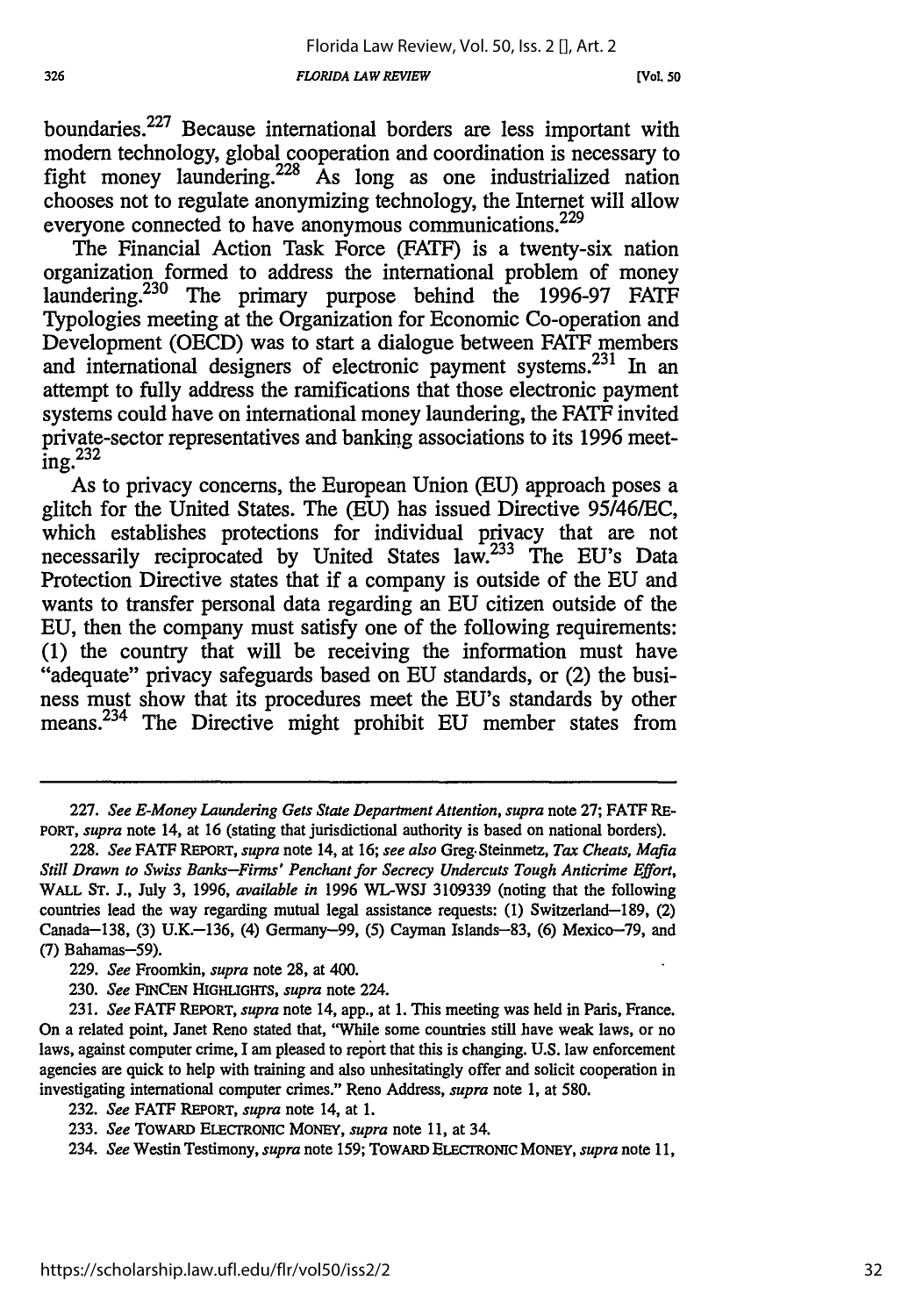sending computer processed information on individuals being investigated by the United States.<sup>235</sup> The EU will activate the Directive in 1998.236

Neither the Clinton Administration nor the Congress supports the adoption of a privacy regulatory authority similar to the one in the **EU. 237** Likewise, the American public does not support a privacy regulatory authority.<sup>238</sup> However, without comprehensive privacy policies, U.S. companies might have problems expanding the globalization of their services. They **may** have to deny the government information from **EU** member states. <sup>239</sup>

The resolution of this international glitch remains unclear. What is clear is that countries have to work out a way to coordinate their money laundering laws.<sup>240</sup>

# VI. **CONCLUSION**

Money laundering with electronic cash could become a major crime if the government does not move carefully. It is probably too early to legislate in this area, but the government should keep in mind the possibilities of limiting the value of electronic cash that can be put on smart cards and Internet-based accounts and limiting the number of peer-topeer transactions. More importantly, the government should work to be sure (1) that electronic cash systems are engineered to produce an audit trail; (2) that the trail can be decrypted on a showing of probable cause by use of the Clipper Chip; and (3) that the trail can be followed by continuing efforts toward international cooperation. These approaches will minimize, and perhaps extinguish, the advantages electronic cash provides for money laundering.

at 34-35 (stating that the Directive declares that a member country should not transfer information about an individual to a third country unless that country offers similar privacy protections).

*<sup>235.</sup> See* TOWARD ELECrRONIC MONEY, *supra* note 11, at 35.

<sup>236.</sup> *See* Westin Testimony, *supra* note 159, at 471; *see generally* Spiros Simitis, *From the Market to the Polis: The EU Directive on the Protection of Personal Data,* 80 IOWA L. REv. 445 (1995) (discussing the **EU** Directive and its potential effects).

<sup>237.</sup> *See* Westin, *supra* note 159, at 485.

<sup>238.</sup> *See icL*

<sup>239.</sup> See id.

*<sup>240.</sup> See* Lisa A. Barbot, Comment, *Money Laundering: An International Challenge,* 3 TUL. **J.** INT'L & COMP. L. 161, 200 (1995); *Money Laundering Via Smart Cards, supra* note 115 (stating that governments are starting to understand the need for cooperation in order to combat money laundering).